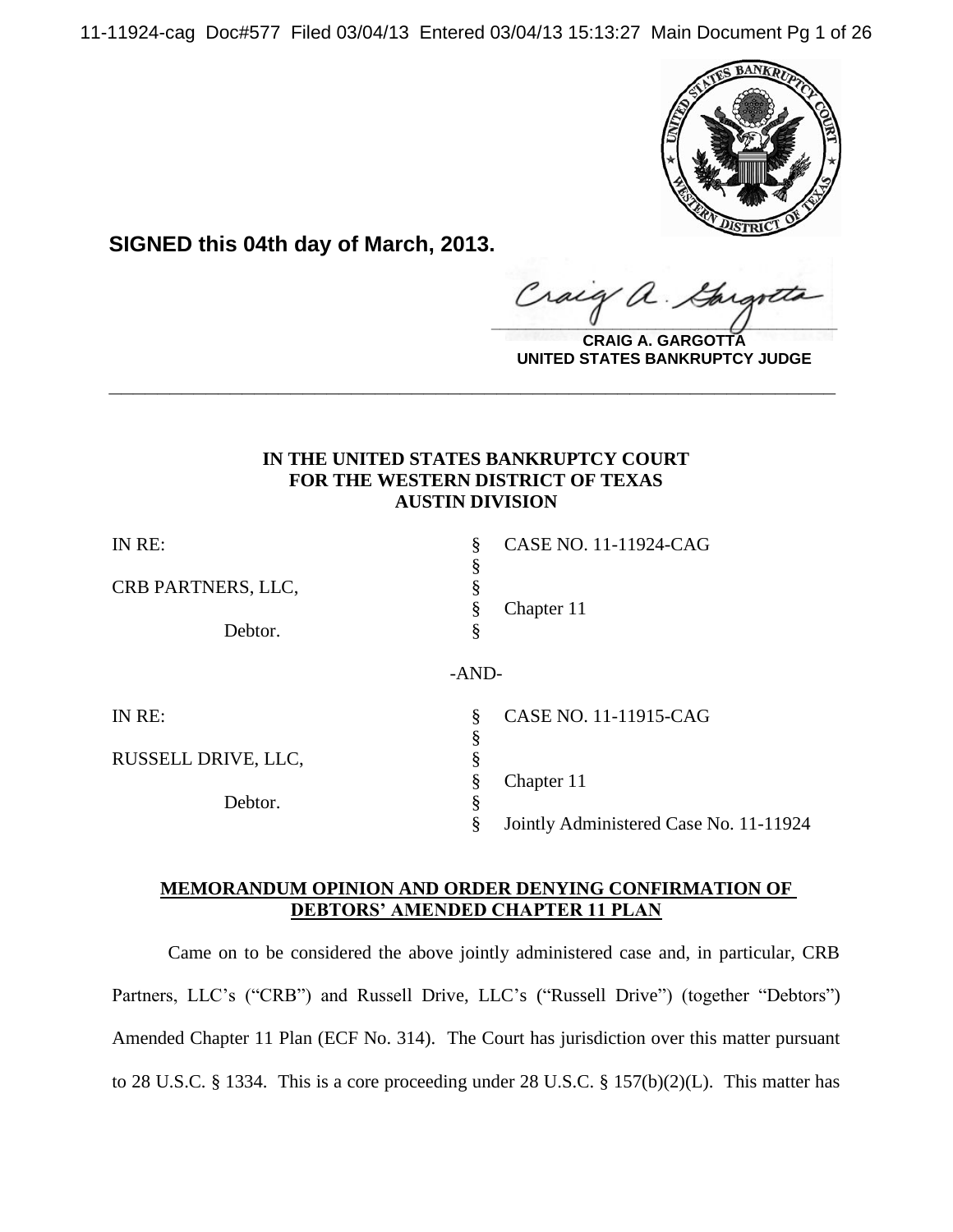been referred to the Bankruptcy Court under the District Court's Standing Order of Reference. This Memorandum Opinion constitutes the Court's Findings of Fact and Conclusions of Law pursuant to Federal Rule of Bankruptcy Procedure 7052. For reasons stated in this Memorandum Opinion, the Court is of the opinion that Debtors' plan should be DENIED.

### **FACTUAL AND PROCEDURAL BACKGROUND**

CRB filed a voluntary petition for bankruptcy under Chapter 11 (ECF No. 1) on August 1, 2011, in the United States Bankruptcy Court for the Western District of Texas, Austin Division. CRB owns and operates real property in Texas. On the same day, Russell Drive, LLC ("Russell Drive") also filed a Chapter 11 petition for bankruptcy (Case no. 11-11915-CAG, ECF No. 1). Russell Drive owns two separate properties in Travis County, Texas, along with other properties owned with CRB. CRB and Russell Drive filed bankruptcy petitions to halt foreclosure proceedings initiated by First National Bank ("FNB").

On August 2, 2011, CRB and Russell Drive filed a motion for joint administration of cases pursuant to 11 U.S.C. § 1015 and Local Bankruptcy Rule 1015 (ECF No. 2). Russell Drive and CRB are "affiliates" pursuant to 11 U.S.C.  $\S 101(2)(B)$ .<sup>1</sup> The single largest creditor of Russell Drive and CRB is FNB. The debt owed to FNB is secured by real estate owned by CRB, as well as real estate owned by Russell Drive. The Court granted the motion for joint administration on August 26, 2011 (ECF No. 12), and the two cases came to be administered under Case No. 11-11924 CAG.

Two properties comprise substantially all of the assets of CRB and Russell Drive. One property, the "Travis County property", consists of an office building on Russell Drive in Austin, Texas, with a small adjacent tract fronting Ben White Boulevard. The other property, the

<sup>1</sup> Charles E. Howard is a 50% owner of Russell Drive and a 31.66% owner of CRB. Therefore, Mr. Howard owns, directly or indirectly, the power to vote at least 20% of the voting securities of each entity. This ownership makes CRB and Russell Drive "affiliates" under the bankruptcy code.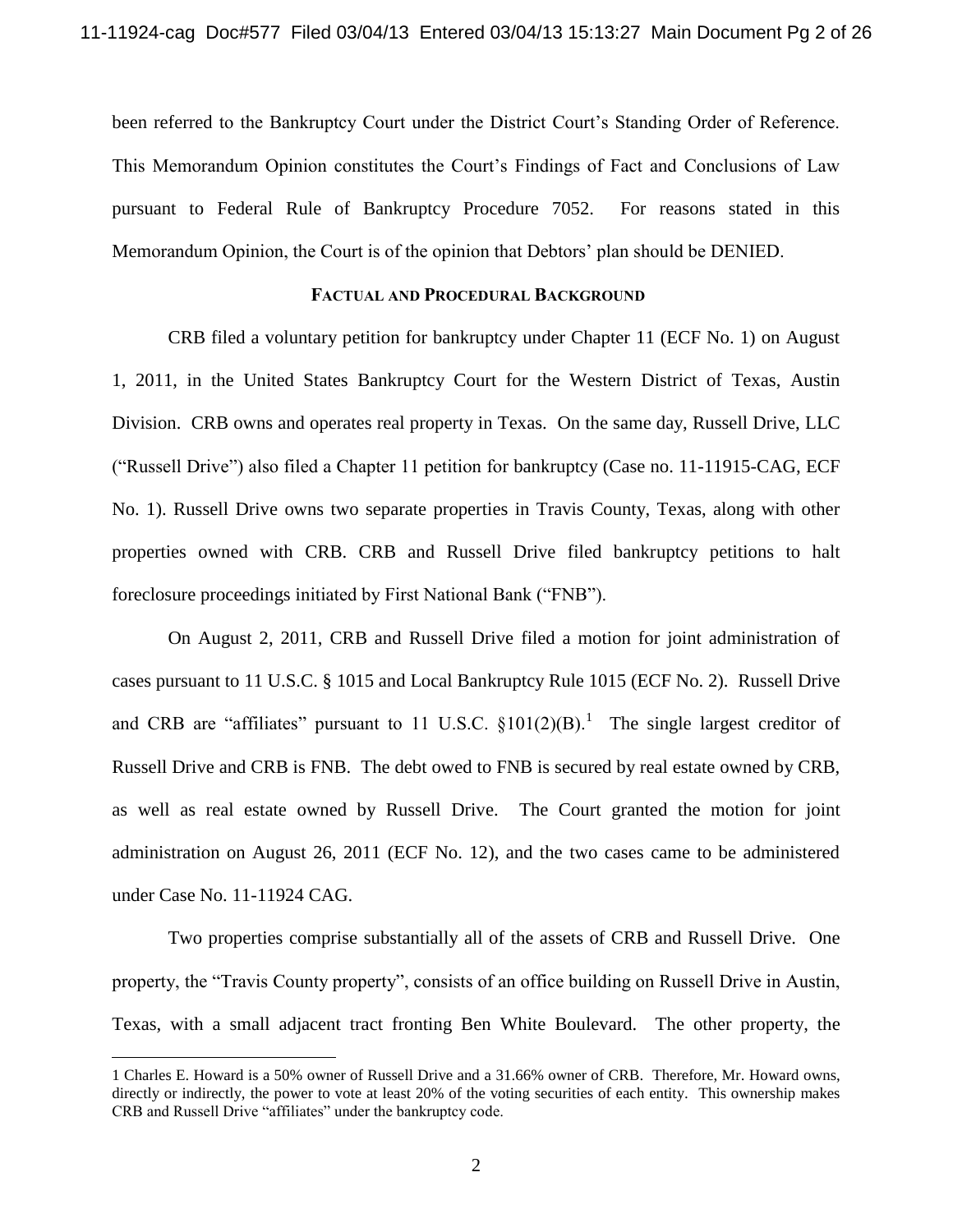"Cameron County property", consists of (1) 43 residential lots; (2) "Cottonwood Creek Subdivision No. 1" on which is located a clubhouse, swimming pool, Jacuzzi, tennis courts, and shuffle board area and; (3) approximately 67.329 acres of land comprised of (i) 23.72 acres of a yet-to-be-developed subdivision consisting of 130 lots; (ii) Development Reserve II of 19.08 acres and; (iii) nine-hole golf course constructed, maintained, and operated on approximately 24.5 acres ("Golf Course"). FNB has liens on both properties.

On February 3, 2011, Debtors filed their Chapter 11 plan (ECF No. 261). FNB, Cottonwood Creek Property Owners, Inc. ("CCPO"), and the IRS filed objections to the December 30, 2011 disclosure statements (ECF Nos. 263, 264, 143).

Following submission of the plan, Debtors filed a Joint Motion to Value Collateral (ECF No. 262). The purpose of the Motion was to determine the actual value of the Cameron County Property (the property to be conveyed back to FNB in satisfaction of the debt). After several continuances, the Court held a hearing on the Motion on June 29, 2012. The Court determined that the value of the Cameron County Property is \$1,340,000.00, including a deduction for ad valorem taxes.<sup>2</sup>

In late July, following the valuation hearing, Debtors filed an Amended Disclosure Statement (ECF No. 313) and an Amended Chapter 11 Plan (ECF No. 314). The Amended Plan ("the Plan") proposes to pay both CRB and Russell Drive's creditors through a single bank account, the "Liquidating Fund." Under the Plan, CRB and Russell Drive would contribute its cash on deposit to the Liquidating Fund. CRB would further contribute the proceeds from the sale of its personal property. The Plan also notes that equity holders of both Debtors will

<sup>2</sup> The Court gave an oral ruling of the value on July 6, 2012 and requested that FNB's counsel submit an order reflecting that ruling. Counsel submitted the order on November 5, 2012. The order, as well as subsequent filings in the docket, states an incorrect value of \$1,360,000.00. This opinion only utilizes the value of \$1,340,000.00 as determined by the Court.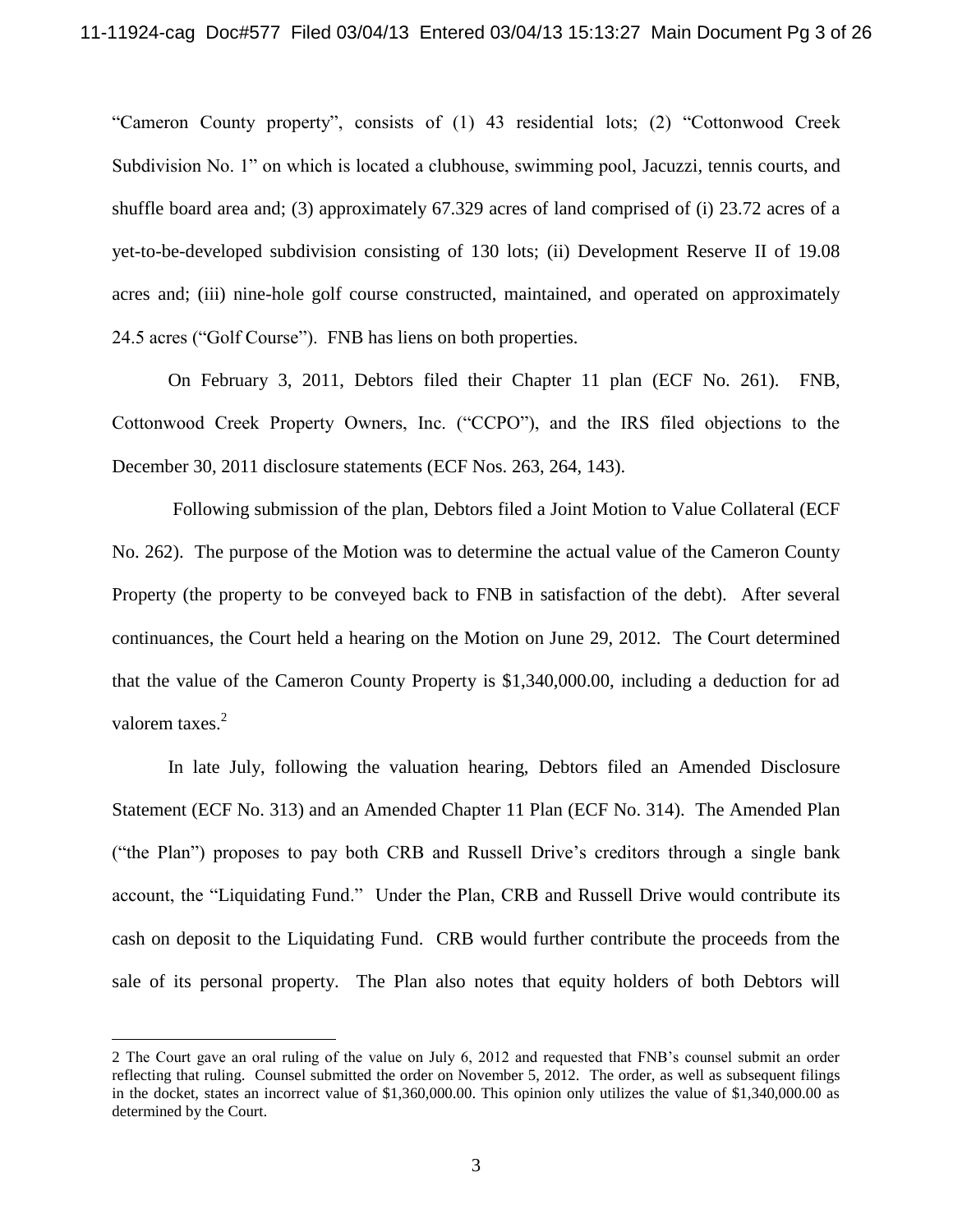contribute additional money into the Liquidating Fund, but does not specify which equity holders will contribute or the amount of their contributions. At the confirmation hearing, CRB equity holder, Don Speers, testified that he would contribute as much as \$100,000 to the Liquidating Fund.

The Plan proposes to convey to FNB, in full satisfaction of its claim, a portion of the property securing the debt and states that principal, interest at the non-default rate, and reasonable attorneys' fees owed to FNB exceeding the value of the property will be paid from the Liquidating Fund.<sup>3</sup> It provides that CRB's General Unsecured Creditors (Class VIII) will be paid 10% of their claims, while CCPO and "Homeowners in Cottonwood Creek Owed by CRB" (Class VII) will receive a pro rata distribution of the funds on deposit with the  $199<sup>th</sup>$  Judicial District Court, unless the court determines by final non-appealable judgment that the funds should be paid to  $CRB<sup>4</sup>$ . In that case, the funds will be paid into the Liquidating Fund. FNB and CCPO filed objections to the Plan (ECF No. 477, 478).

On September 14, 2012, the Court approved Debtors' Disclosure Statement (ECF No. 331) and set a confirmation hearing for November 5, 2012. The confirmation hearing on the Plan was then continued to November 28, 2012. Ballot Summaries for both Debtors (ECF Nos. 551, 552) indicate that FNB and CCPO are the only voting creditors to vote against the plan.

FNB's objection to the plan addresses multiple reasons for denying confirmation (ECF No. 477). FNB's primary objection; however, lies in the "dirt-for-debt" nature of FNB's treatment under the plan. FNB asserts that the Cameron County property does not have

<sup>3</sup> The Plan promises FNB payments to the extent that their claims for principal, interest at the non-default rate, and reasonable attorneys' fees exceed \$1,360,000. The \$1,360,000 sum represents the value of the Cameron County Property. Per the Court's oral ruling, the correct value of the property is actually \$1,340,000.

<sup>4</sup> The Plan classifies CCPO and individual homeowners together in class VI. CCPO is now the sole creditor in Class VI, as each of the individual homeowners' claims were withdrawn or disallowed.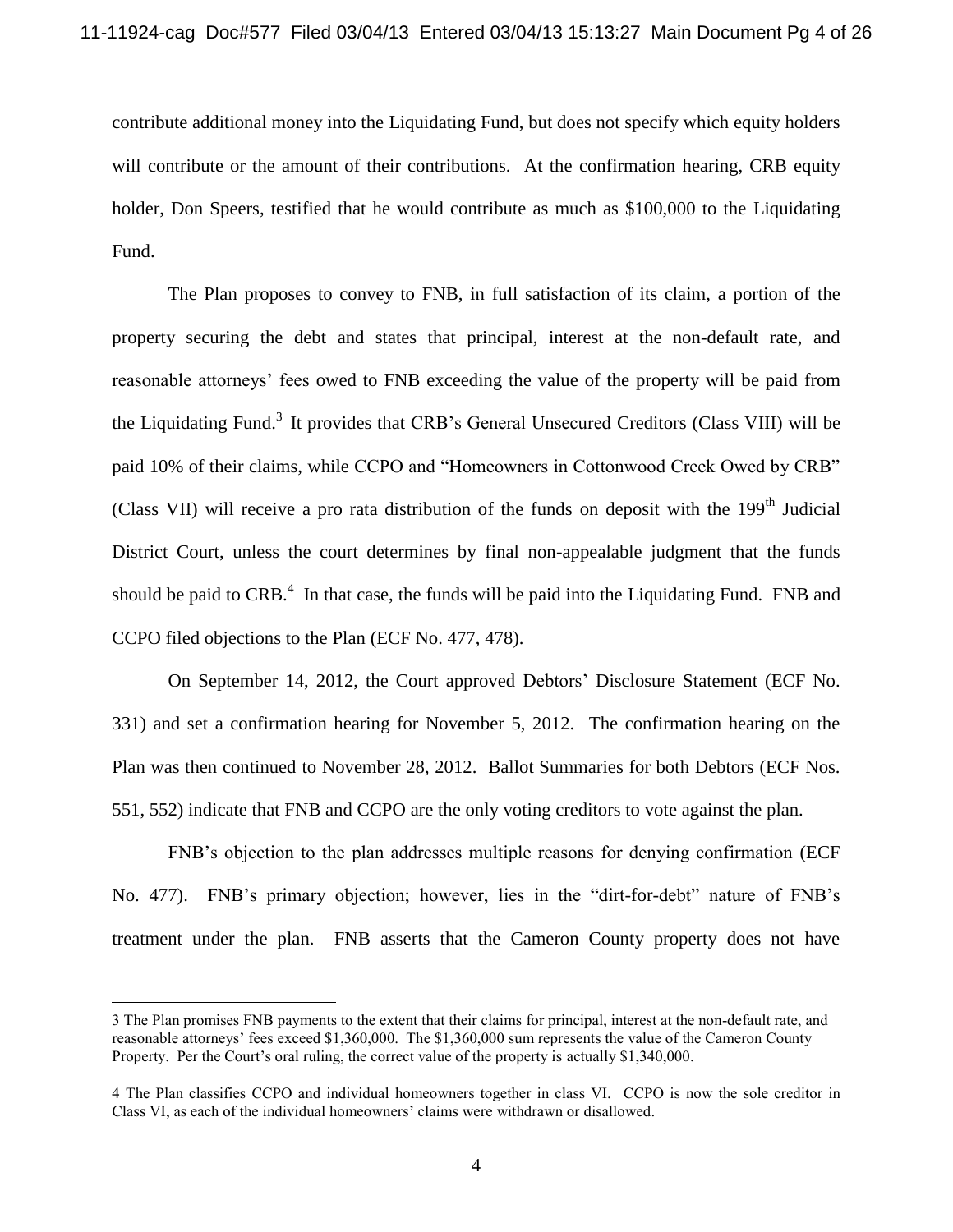sufficient value to allow FNB to recover the full amount of its claim and, therefore, FNB is not receiving the "indubitable equivalent" of its claim as required by 11 U.S.C.  $\{1129(b)(3)(B)(iii)\}$ .

CCPO's objection to the plan (ECF No. 478) numerous objections to the Plan. These bases for these objections include allegations that the Plan improperly grants the debtor a discharge in a liquidating case, the plan proposes to improperly release third parties from legal claims, and the plan proposes to grant an injunction without compliance with applicable law. *See* ECF No. 314, sections 10.5, 10.8, (1)(e), (1)(g), and (1)(h). At hearing on November 5, 2012, and on record, attorneys for Debtor agreed to remove such language from the plan. However, an amended plan reflecting the change was never received by the Court. Assuming these provisions will severed from the plan, some of CCPO's major remaining objections are that (1) the Plan improperly creates separate classes of unsecured claims in order to gerrymander acceptance of the Plan; (2) the Plan is not feasible; (3) the Plan improperly utilizes assessment funds in violation of the Covenants and; (4) the Plan violates the absolute priority rule.

#### A. CCPO's Claims in This Bankruptcy Proceeding

CCPO filed proofs of claim against CRB in the amounts of \$280,560.00, \$4,786.00, and \$65,884.32. CRB filed objections to all proofs of claim (ECF Nos. 334, 335, 472). Objections to proofs of claim in the amounts of \$280,560.00 and \$4,786.00 were granted (ECF Nos. 392, 393). Due to multiple continuances, a hearing has not been held on the \$65,884.32 claim. On March 26, 2012, CCPO filed an adversary proceeding (Case No. 12-01055-CAG) alleging that it owned the common areas of the community, or in the alternative that the common areas were held in trust for CCPO and that FNB did not have a valid lien on the common areas (ECF No. 283). FNB filed a motion for summary judgment, with CRB joined therein, and the Court held a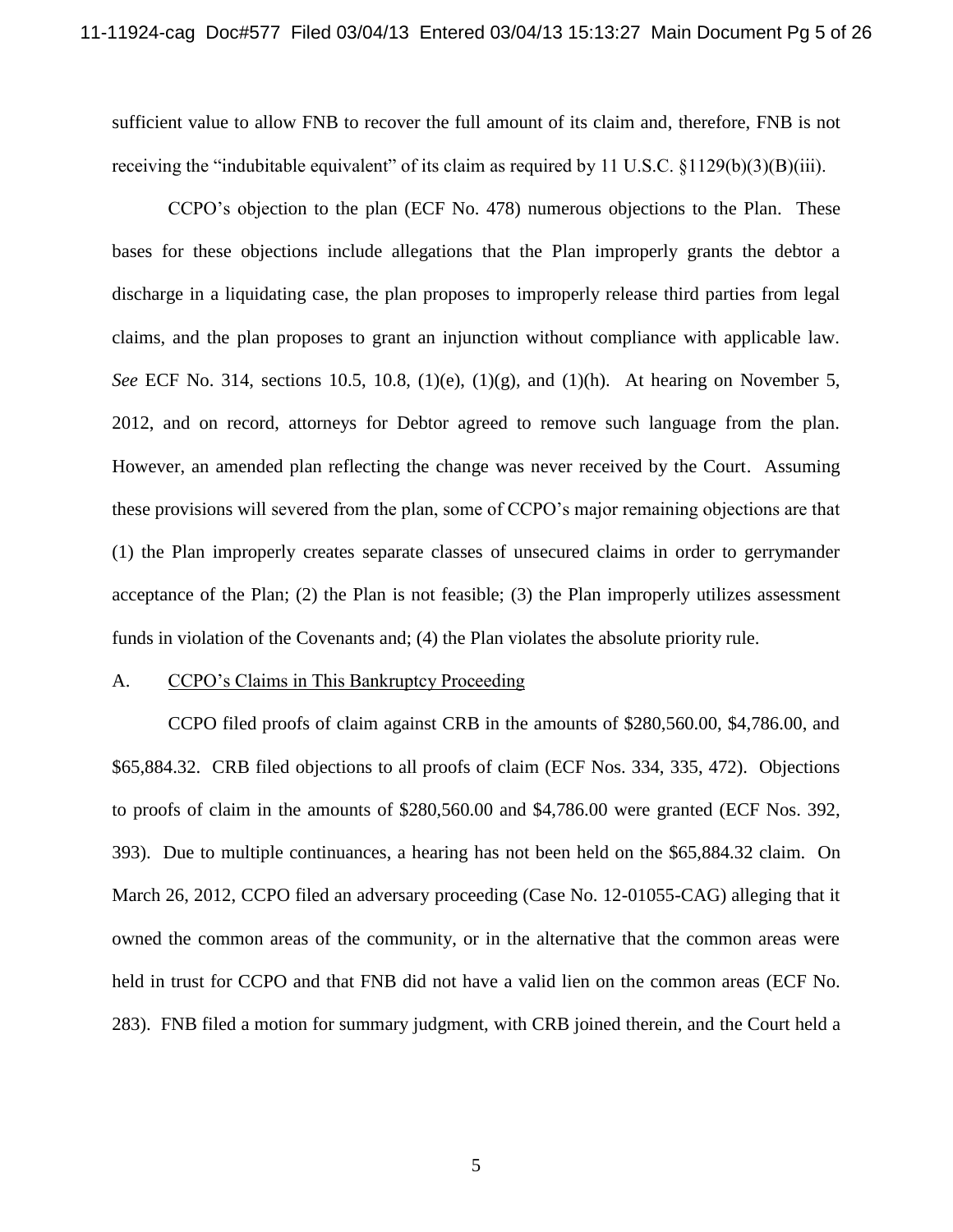hearing on August 30, 2012. The Court determined that CCPO did not own the common areas, that the common areas were not held in trust for CCPO, and that the lien of FNB was valid.

Additionally, CCPO filed its Motion for Allowance of Administrative Expense Claim in the amount of \$1,600.00 on June 11, 2012, asserting that CRB was required to remit \$1.00 per property per month to CCPO. After a hearing on the matter, this Court determined that CCPO is not entitled to collect monthly dues from CRB and is not entitled to an administrative expense claim (ECF No. 562).

On November 4, 2012 CCPO filed its Motion for Temporary Allowance of Claim for Purposes of Voting (ECF No. 553). In the Motion, CCPO requested that this Court temporarily allow its claim in the amount of \$65,844.32 for the purposes of voting on plan confirmation pursuant to Bankruptcy Rule 3018(a). This Court granted CCPO a temporary claim for the purposes of voting in the amount of  $$1.00<sup>5</sup>$ 

Further, throughout the proceedings this Court received multiple letters from property owners professing dissatisfaction with CRB's management of the Cottonwood Creek XXI subdivision common areas, unhappiness with increases in assessment fees, and concern that  $CRB$ 's mismanagement will impact the value of the property in the subdivision.<sup>6</sup> Many of the property owners initially filed proofs of claim in this proceeding for "wrongful lien filed on home<sup>7</sup> or for the return of monthly dues. Debtors subsequently filed objections to those claims, stating that any funds the debtor(s) might be entitled to receive would be paid out of the registry, and would be dependent upon the determination of underlying state court litigation (ECF Nos.

<sup>5</sup> To this date, this Court has not received an order on this motion from CCPO's counsel despite the fact that an Order Due Letter was sent on November 27, 2012.

<sup>6</sup> *See, e.g.,* "Letter: CRB Partners, LLC, A Case Study of Arrogance and Stupidity filed by Creditor Edward Koelper. ECF No. 60.

<sup>7</sup> *See infra* "History of Disputes Between CCPO and CRB". CRB filed liens on the properties of Cottonwood Creek residents who withheld monthly dues from CRB in violation of the Covenants.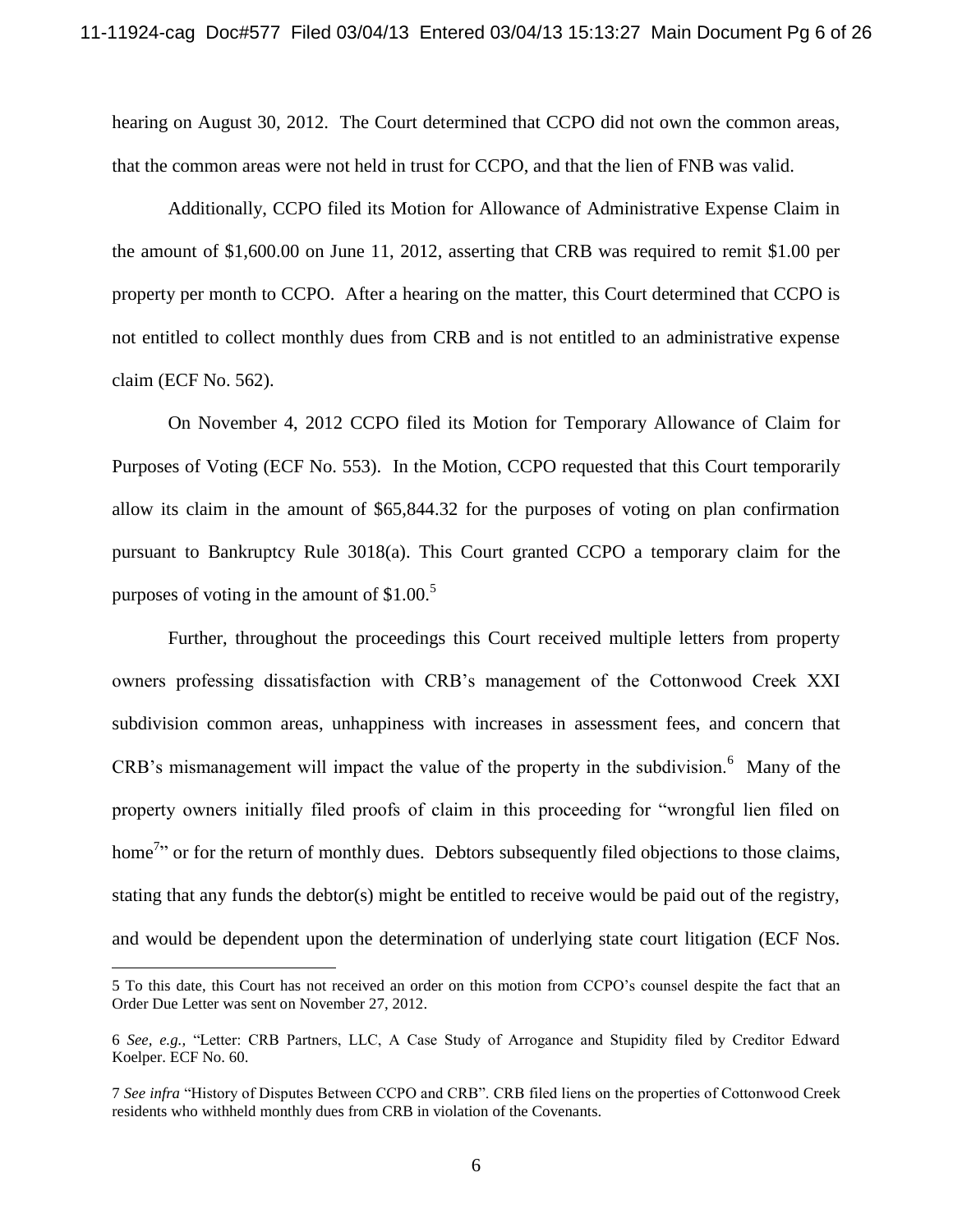82-115, 117-123). The Court granted Debtors' objections to roughly 40 proofs of claim (ECF Nos. 173-212). Any other proofs of claim filed by property owners were withdrawn (ECF Nos. 130, 131, 133-137, 139-142, 144-170).

#### B. The State Court Litigation and the Plan

Before CRB filed its bankruptcy petition, it was the plaintiff in state court litigation, styled and numbered as *CRB Partners, LLC vs. Stewart Pierce, Vivian Finch, Gene Voorhies, Donald EuDaly, Margaret Fabian, Cause No. 2009-06-3459-C, in the 197<sup>th</sup> District Court,* Cameron County, Texas (the "State Court Litigation").

On February 16th, 2012, CRB filed its Motion of CRB Partners, LLC for Order Confirming Modification of the Automatic Stay to Allow Continuation of State Court Litigation (ECF No. 273). The Motion would allow the state court to resume the State Court Litigation, which was halted by the automatic stay, because State Court was the appropriate forum to decide the issues brought forth in the State Court Litigation. That same day, this Court granted the Motion for Modification (ECF No. 274), modifying the stay to allow the continuation of the State Court Litigation as well as any proceeding in any appellate court arising out of the State Court Litigation.

### C. History of Disputes Between CRB and CCPO

 $\overline{a}$ 

Although only tangentially relevant to the proceedings in this Court, the State Court Litigation centers on various disagreements between CRB (the owner/operator of an active adult retirement community called Cottonwood Creek XXI) and CCPO. CCPO is an organization allegedly formed with the intent to be the official representative and liaison for the property owners in the Cottonwood Creek XXI community.<sup>8</sup> CCPO alleges that CRB has failed to

<sup>8</sup> The memorandum opinion from the Court of Appeals Thirteenth District of Texas (which heard an interlocutory appeal from the State Court Litigation decision granting CRB's request for a temporary injunction against CCPO)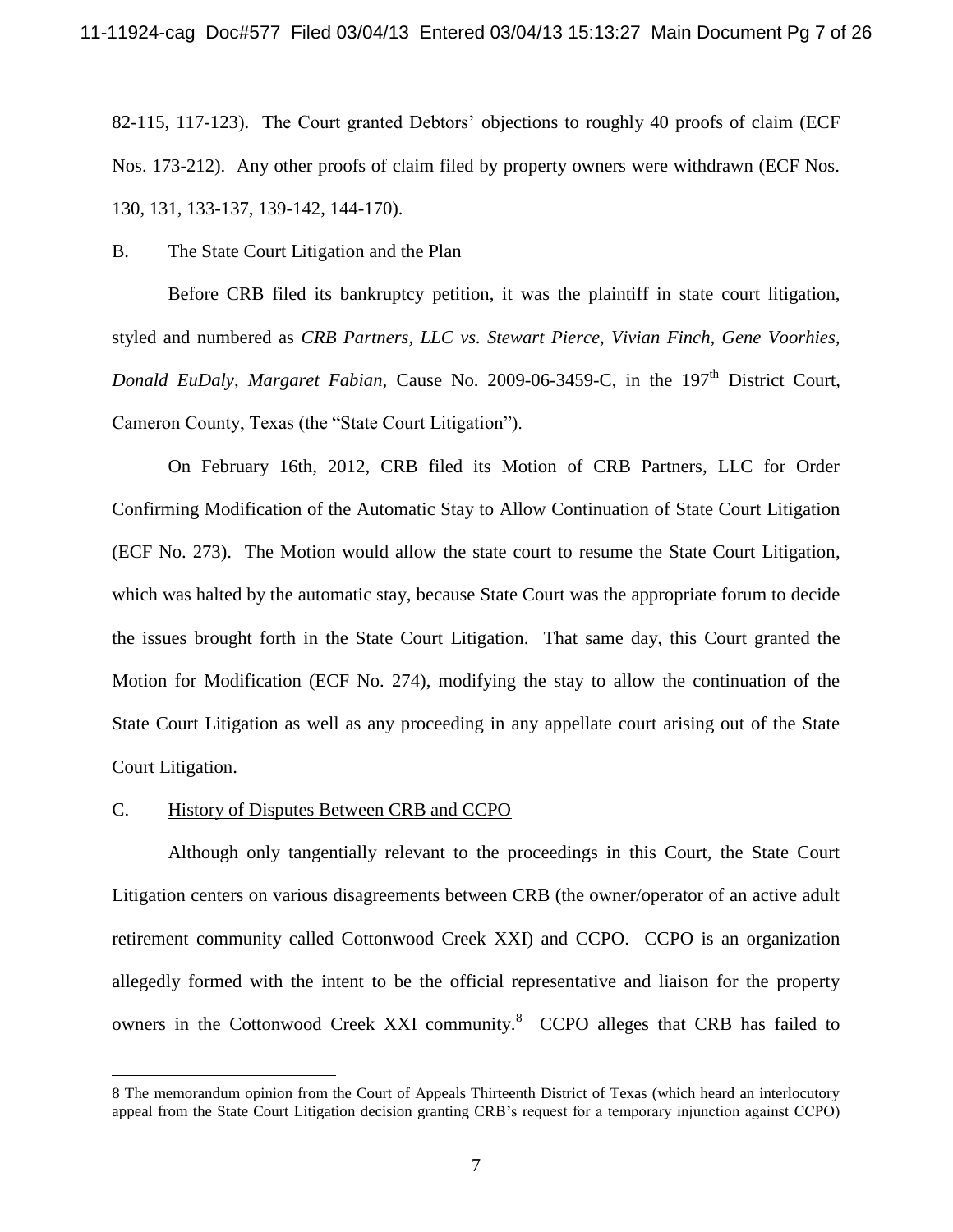comply with the terms of the subdivision's covenants and governing documents. Specifically, CCPO argues that CRB failed to make various repairs and to maintain adequately certain common areas, that CRB was not properly using annual dues and assessments routinely paid for the benefit of the community, and that the bids CRB obtained to repair items CCPO deemed broken were unreasonably high. Further, on April 22, 2009, CCPO's Board of Directors requested that residents withhold monthly dues from CRB and, instead, pay assessment dues into a trust account established to escrow funds. In withholding monthly dues from CRB residents were in violation of the Covenants and were subject to having a lien placed on their property.

CRB ultimately initiated the State Court Litigation seeking a temporary injunction, a temporary restraining order, and a permanent injunction and alleging that CCPO tortiously interfered with contracts pertaining to the creation of the community, that CCPO fabricated allegations and falsely accused CRB, and that CCPO encouraged residents not to pay assessment dues to CRB.<sup>9</sup> The trial court granted CRB's request for a temporary restraining order, and on September 3, 2009, entered its first supplemental order granting CRB's request for a temporary injunction and requiring that all monies collected by CCPO from residents be returned to CRB. The State Court Litigation is still pending.

#### **DISCUSSION**

### A. Indubitable Equivalence

 $\overline{a}$ 

In order for the Plan to be confirmed, the Plan must meet the requirements of 11 U.S.C. § 1129. Because FNB has voted against the Plan, 11 U.S.C. § 1129(b) must be satisfied before the

notes that there was some argument as to whether CCPO followed the correct procedures to become the registered property owners association for the community. Further, the memorandum opinion notes that several other owners of the community later formed the "Cottonwood Creek Property Owners Association, Inc." which purports to be the true property owners' association for the community.

<sup>9</sup> Notably, one resident letter to this Court paints CCPO as an "illegal board", and describes CCPO as "[having] a personal vendetta against CRB" (ECF No. 67).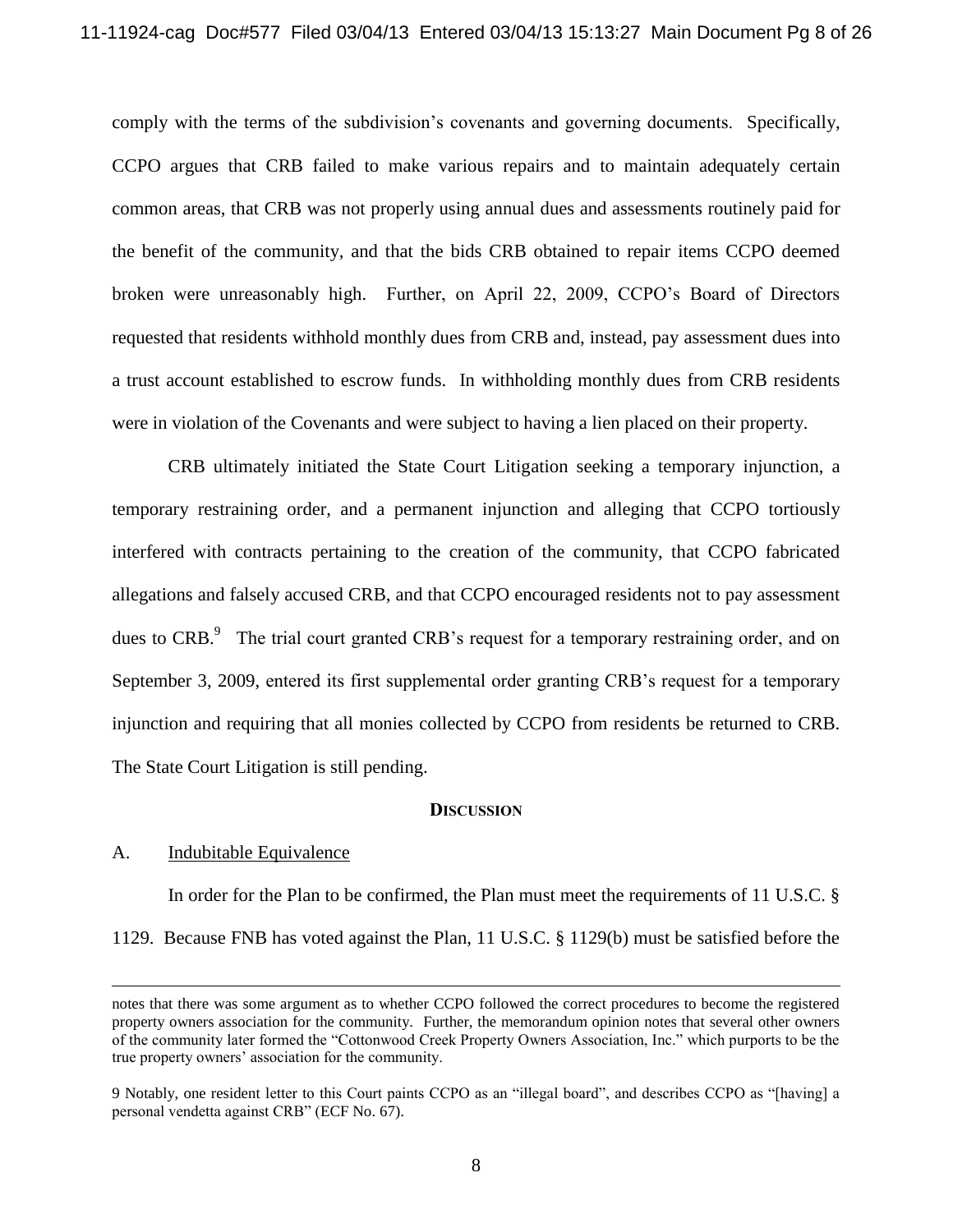Debtor can "cram down" FNB's claim. Section  $1129(b)(2)(A)(iii)$  requires that a creditor receive the full value of its secured claim or the claim's "indubitable equivalent" in order for a plan to be fair and equitable. There is little question that plans proposing to surrender all property to which a lien attaches are "fair and equitable" and the creditor in such cases receives the indubitable equivalent of its secured claim. *See Sandy Ridge Dev. Corp. v. La. Nat'l Bank*, 881 F.2d 1346, 1350 (5th Cir. 1898). The same cannot always be said with respect to a plan that proposes to surrender only a portion of the collateral in satisfaction of the secured claim—a "partial dirt-for-debt" plan. In such cases, courts must make findings on the value of the real estate to determine whether a partial dirt-for-debt plan meets the indubitable equivalence requirement. *In re Park Forest Dev. Corp.,* 197 B.R. 388, 396 (Bankr. N.D.Georgia 1996); *In re SUD Props., Inc***.**, No. 11-03833-8-RDD, 2011 WL 5909648 at \*6 (Bankr. E.D. N.C. July, 20 2011). The Debtor has the burden of proof to show the indubitable equivalence of the property to be returned to the creditor. *See In re B.W. Alpha, Inc.*, 100 B.R. 831 (Bankr. N.D. Tex. 1988).The standard courts apply when analyzing the indubitable equivalence required by Section 1129(b) is preponderance of the evidence. *See Grogan v. Garner,* 498 U.S. 279 (1991) (stating that the burden of proof required in bankruptcy cases is preponderance of the evidence unless otherwise stated).

FNB asserts that the partial dirt-for-debt plan does not give FNB the indubitable equivalent of its claim as required by Section  $1129(b)(2)(A)(iii)$ . As a result, FNB argues that Debtor may not invoke the "cram down" provision of Chapter 11. In support, FNB cites *In re Arnold Baker Farms*, in which the Ninth Circuit determined that the trial court's valuation of a partial distribution of that land would not provide the creditor with the indubitable equivalence of its claim because there was not a sufficient cushion to protect the creditor even though the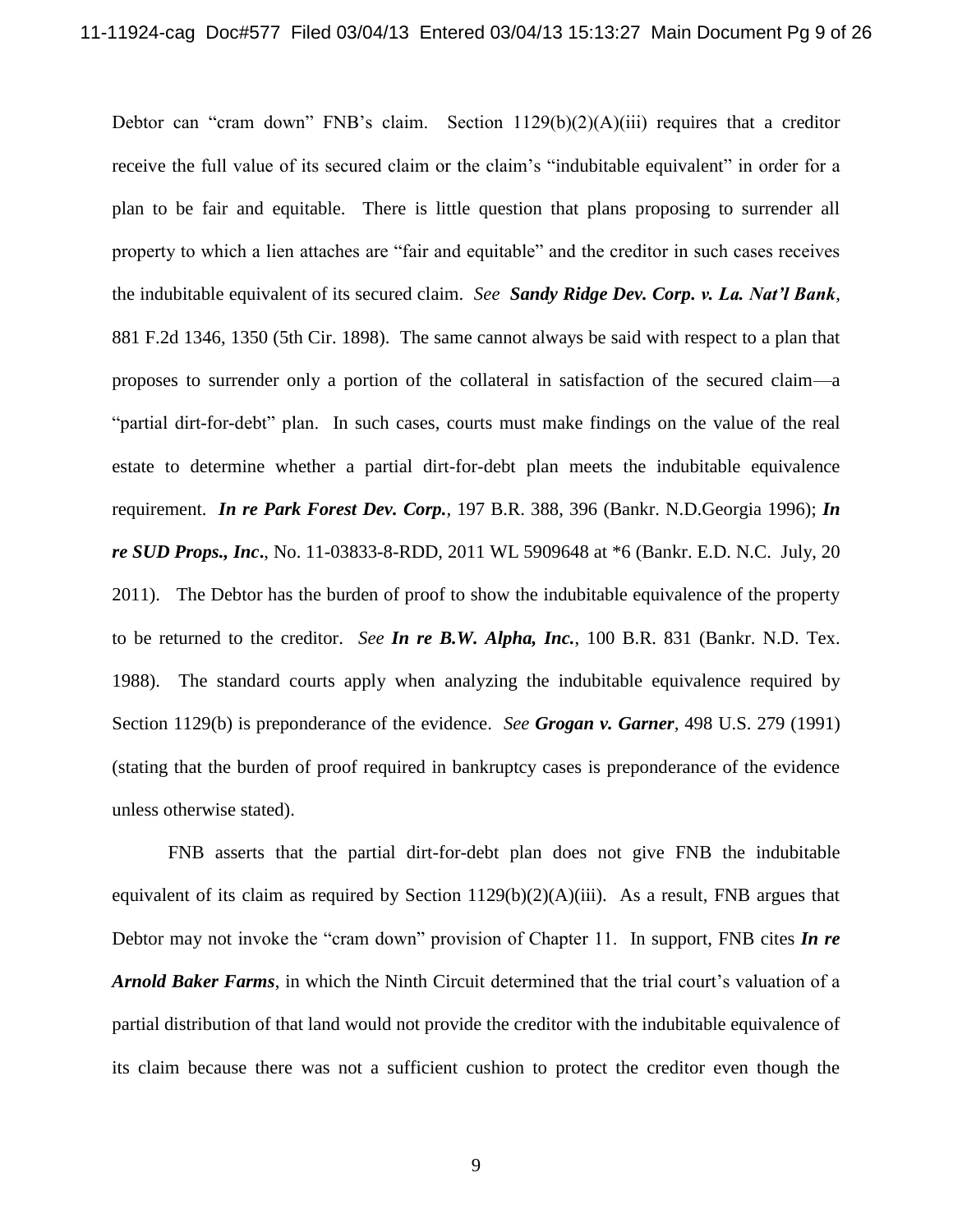## 11-11924-cag Doc#577 Filed 03/04/13 Entered 03/04/13 15:13:27 Main Document Pg 10 of 26

property in question was valued at \$52,000 more than the debt. 85 F.3d 1415, 1422 ( $9<sup>th</sup>$  Cir. 1996), *cert. denied,* 117 S.Ct. 68 (1997). FNB also relies on *In re Prosperity Park, LLC,* No. 10-31399, 2011 WL 1878210 (Bankr. W.D.N.C. May 17, 2011) and *In re Walat Farms, LLC*, 70 B.R. 330 (Bankr. E.D. Mich. 1987**)** for the proposition that courts have required a significant cushion between the value of the property and the value of the debt in partial dirt-for-debt cases. FNB argues that there is no such cushion here because additional costs that will be incurred with holding, selling, and marketing the property.

In this case, the Plan proposes to return only one of the properties serving as FNB's collateral, in return for full satisfaction of FNB's claim. The Plan also proposes to pay FNB from the Liquidating Fund "[t]o the extent that the principal, accrued interest (at the non-default contract rate) and reasonable attorneys' fees owed to FNB exceeds" the value of the Cameron County Property (ECF No. 314-1, p- 11).<sup>10</sup> The Court finds this treatment to be inconsistent with the fair and equitable requirements of Section 1129(b)(2)(A)(iii).

Each "dirt-for-debt" plan must be examined on a case-by-case basis. As such, a court's determination of the value of real property which forms the nexus of indubitable equivalence also must be made on a case-by-case basis. *In re Arnold Baker Farms***,** 85 F.3d at 1421-22. In this case, the Court valued the property conservatively. The court in *In re Simons* articulated the reasons for a conservative valuation process:

First, the Plan shifts the burden of sale of the [property] from the Debtors to the secured creditor. By doing so, the Debtors have shifted the risk of loss, as well as the potential for gain, to the secured creditor…the secured claimant will not be earning interest on this portion of the secured claim until such time as the property is sold and converted to cash...[and] valuation is not an exact science, and the chance for error always exists.

<sup>10</sup> *Supra* note 3, at 4.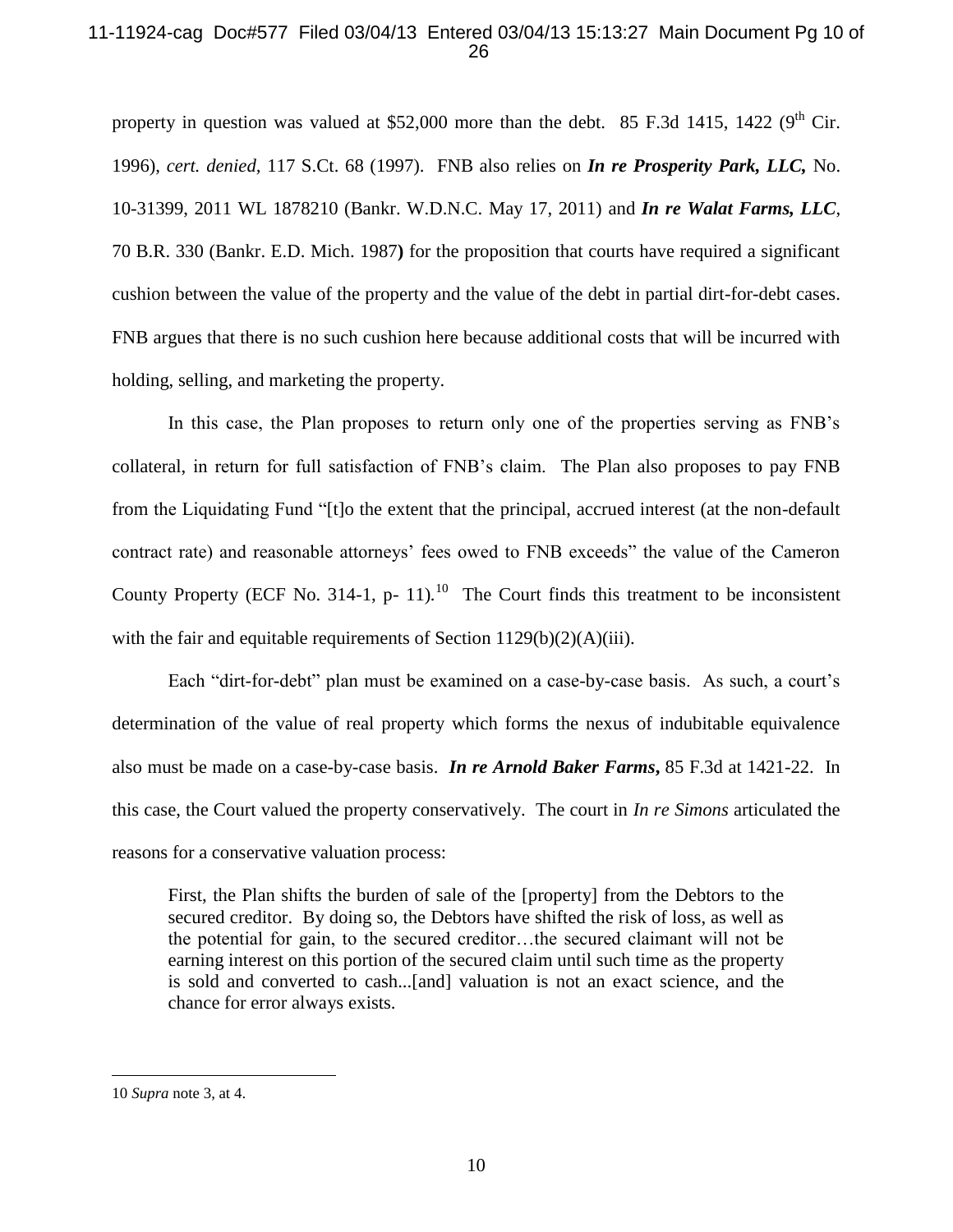### 11-11924-cag Doc#577 Filed 03/04/13 Entered 03/04/13 15:13:27 Main Document Pg 11 of 26

113 B.R. 942, 947 (Bankr. W.D. Tex. 1990).During the valuation hearing, the Court heard testimony and evidence from competent appraisers on behalf of CRB and FNB. The Court valued each component of the property separately in order to come up with a total value for the Cameron County Property for the purposes of confirming a partial "dirt-for-debt" plan.

The Court was presented with two competing valuations of the property components. The total value according to the Debtor's appraisal is \$1,690,000.00. The total value according to FNB's appraisal is \$1,450,000.00<sup>11</sup>. Both parties acknowledged the outstanding property taxes owed on the property of approximately \$140,000.00.

When presented with two competing appraisals, a court "must determine the value based on the credibility of the appraisers, the logic of their analysis, and the persuasiveness of their subjective reasoning." *In re Park Ave. Partners,* 95 B.R. 605, 610 (Bankr. E.D. Wis. 1988). In comparing the professional judgment of each appraiser, the Court found the appraisal provided by FNB to be slightly more persuasive. The Court agreed with FNB's appraiser in determining that a 10% discount for holding costs is appropriate in this case. However, the Court adjusted the value that FNB's appraiser gave to the golf course up by \$25,000. The Court, in accepting FNB's appraisal and adjusting the value of the golf course, found the forty-seven lots to have a value of \$260,000, the excess land to have a value of \$610,000, and the golf course to have a value of \$625,000. After deducting outstanding ad valorem property taxes owed, the Court set a value of \$1,340,000.00 for the Cameron County Property.

<sup>11</sup> The Debtor's valuation of the excess land is based on 42.88 acres and FNB's valuation of the excess land is based on 46.75 acres.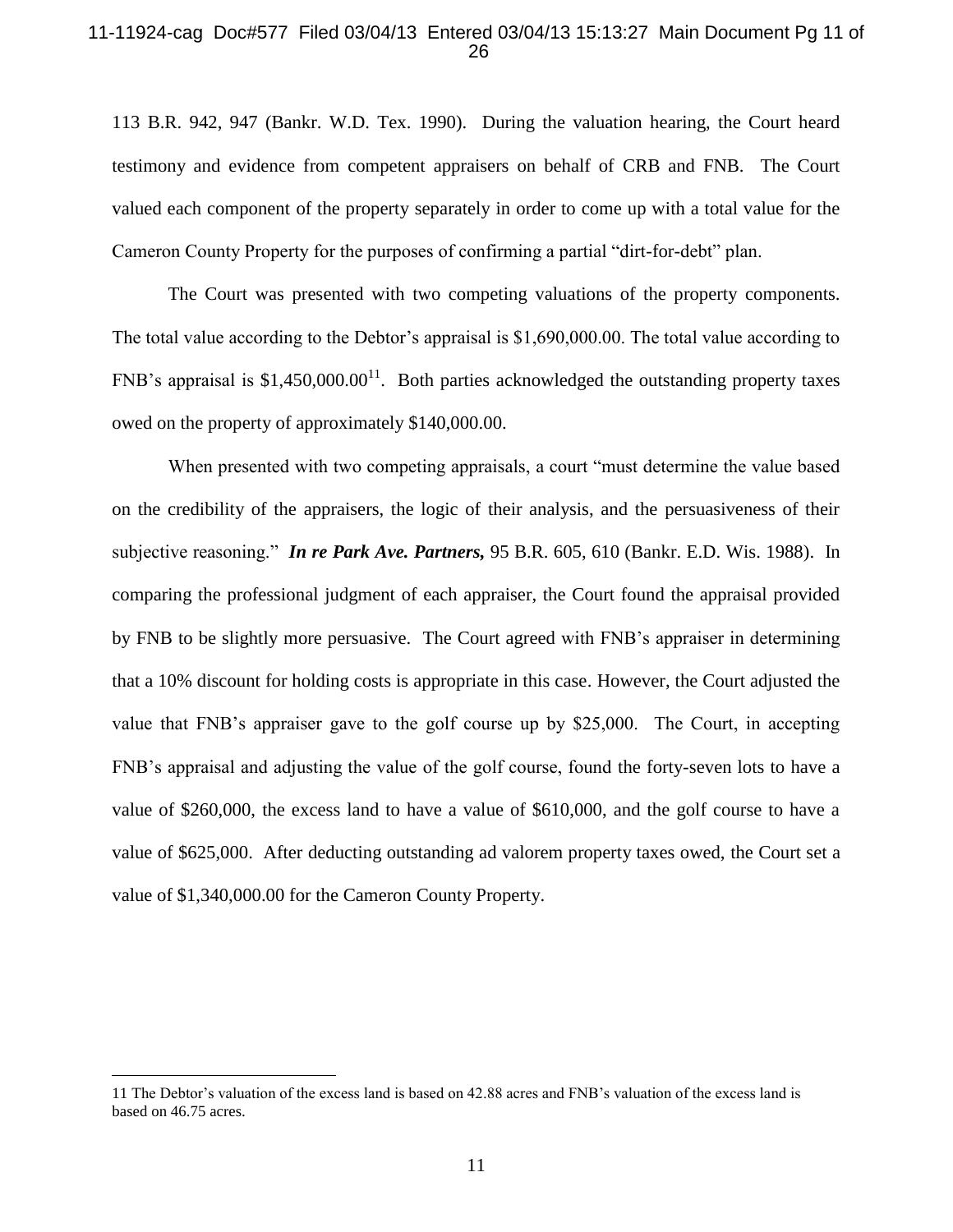## 11-11924-cag Doc#577 Filed 03/04/13 Entered 03/04/13 15:13:27 Main Document Pg 12 of 26

Assuming, without deciding, that the Court decides to apply the non-default rate of interest instead of the default rate per the terms of CRB's loan with  $\text{FNB}$ ,<sup>12</sup> the value of  $\text{FNB's}$ claim, as of November 5, 2012, the first day of the confirmation hearing, is approximately  $$1,339,997.27<sup>13</sup>$  The value of the Cameron County property, as determined by the Court's ruling, is \$1,340,000.00. Based on the Court's valuation, FNB has a "cushion" of \$2.73. Such an amount is not sufficient to "insure the safety of or prevent jeopardy to the principal". *In re Arnold & Baker Farms,* 85 F.3d at 1422 . Further, the Liquidating Fund does not have sufficient funds to give FNB enough cash (in addition to the return of the Cameron County Property) to satisfy Section  $1129(b)(2)(A)(iii)$ .

In analyzing a "dirt-for-debt" plan, the Court must consider the likelihood that the creditor will actually realize that value and receive payment. *See In re B.W. Alpha, Inc.,* 100 B.R. 831 (N.D. Tex. 1988); *In re May,* 174 B.R. 832 (Bankr. S.D.Ga. 1994)*.* In this case, testimony from the Section 506 hearing revealed that it would take FNB approximately one to two years in current market conditions to sell the Cameron County Property and realize the value. It is true that any determination of the present value of collateral takes into account the time value of money and "compensates the creditor for not receiving its money today by charging an additional sum based on a rate of interest called the 'discount rate'". *In re Bannerman Holdings, LLC, No. 10-01053,* 2012 WL 4260003 at \*7 (E.D. N.C. October 20,

<sup>12</sup> There is some question as to whether FNB is entitled to the ordinary contract rate or the contract's default rate. Because the Court finds that Debtor is unable to satisfy the requirements of  $\{129(b)(2)(A)(iii)$  at the non-default rate of interest it is unnecessary to reach the issue of whether the default rate applies.

<sup>13</sup> This amount includes a principal balance of \$1,148,584.71 (*see* FNB's Proof of Claim, Claim No. 100-2); \$114,858.45 in interest owed as of October 31, 2012 under the non-default rate (*see* First National Bank's Amended Statement Pursuant to 11 U.S.C. §506(b), and Application for Recovery of Postpetition Fees, Costs, and Interest, ECF No. 555); \$1,276.21 in interest owed from November 1, 2012 – November 5, 2012 under the non-default rate of \$255.24 per day; \$63,052.50 in attorney's fees arising from the bankruptcy through October 31, 2012, *id.*; \$4,000.00 in attorney's fees arising from the bankruptcy from November 1, 2012 - November 5, 2012, *id.*; \$2,750.80 in other expenses owed to attorneys in connection with the bankruptcy *id.*; and \$5,474.60 appraisal fees *id*.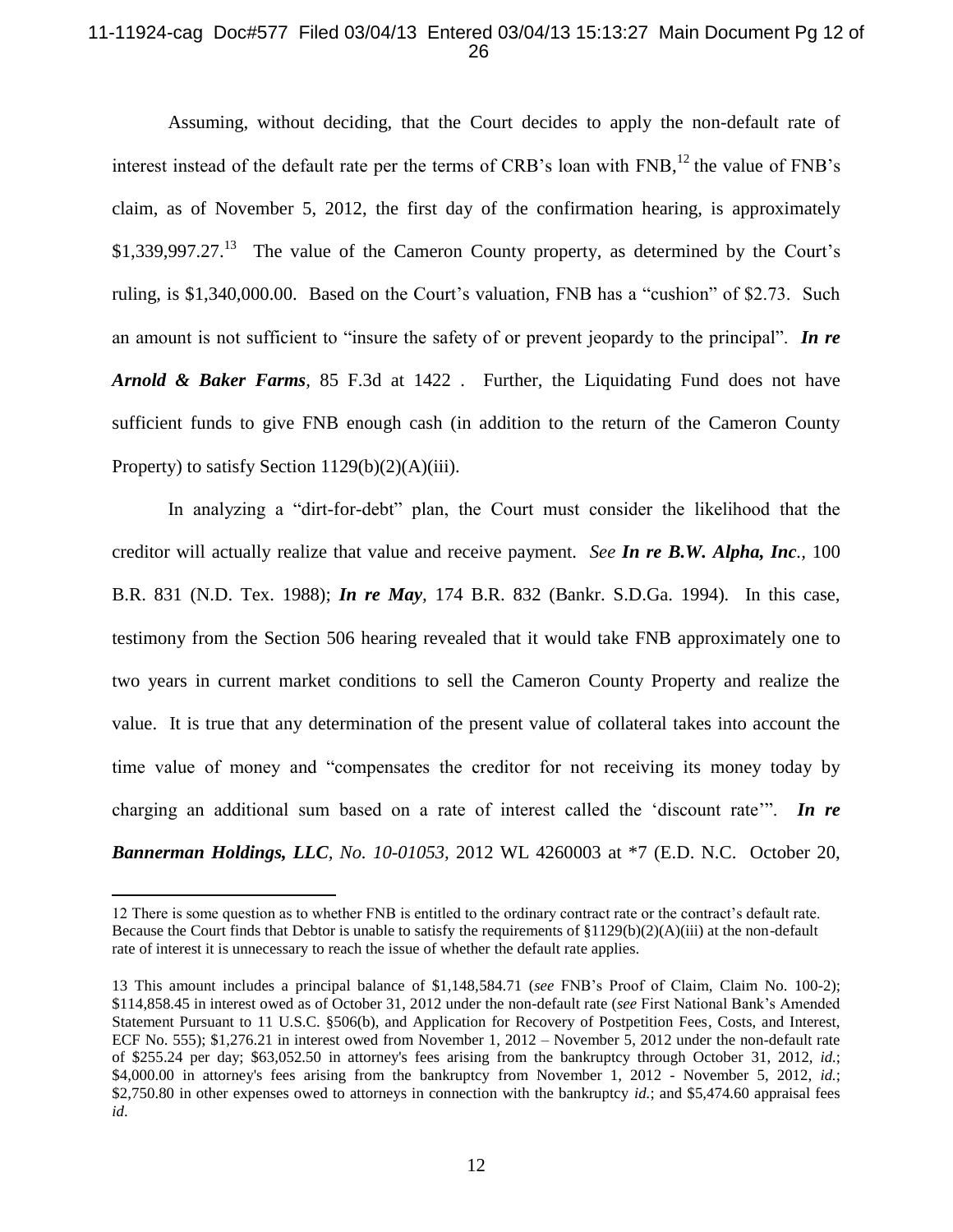### 11-11924-cag Doc#577 Filed 03/04/13 Entered 03/04/13 15:13:27 Main Document Pg 13 of 26

2010) (citing *In re Bryson Props., XVII,* 961 F.2d 496, 500 (4th Cir. 1992), *cert. denied,* 506 U.S. 866 (1992). It is also true, however, that any plan proposing a cramdown and involving only a partial surrender of collateral, especially real property in a down market, poses challenges and risks in the crucial process of valuation. *See In re Bannerman Holdings, LLC,* 2012 WL 4260003 at \*8. Further, the bankruptcy court in *In re Walat Farms, Inc.*, stated that if there is any doubt regarding whether the creditor will realize the full value its claim, then the requirements of §1129(b)(2)(A)(iii) are not met. 70 B.R. 330, 334 (1987).

The importance of providing the creditor with a sufficient cushion is justified by the fact that returning only a portion of the collateral shifts the burden of selling the property to the creditor and may increase its risk of exposure. *See In re Simons,* 113 B.R. 947 (Bankr. W.D. Tex. 1994). In *May,* the bankruptcy court considered whether the partial surrender of the oversecured creditor's collateral (apartment units) was the indubitable equivalent of the creditor's claim. 147 B.R. at 832**.** Although the court found that indubitable equivalence existed in that case, they noted that, in order to satisfy the indubitable equivalence requirements, the return of the collateral not increase the creditor's risk exposure. *Id.* at 838. When a creditor only receives a portion of its collateral in exchange for full satisfaction of its claim, there is a risk that the creditor would end up with less than the claim amount. In such a case, the creditor would have no recourse against the debtor or any of its guarantors. *See In re Prosperity Park, LLC,* 2011 WL 1878210, at  $*4$ . A finding that the requirements of § 1129(b)(2)(A)(iii) are satisfied in this case with a cushion of only \$2.73 would increase FNB's risk of exposure and would not provide FNB with the indubitable equivalent of their claim.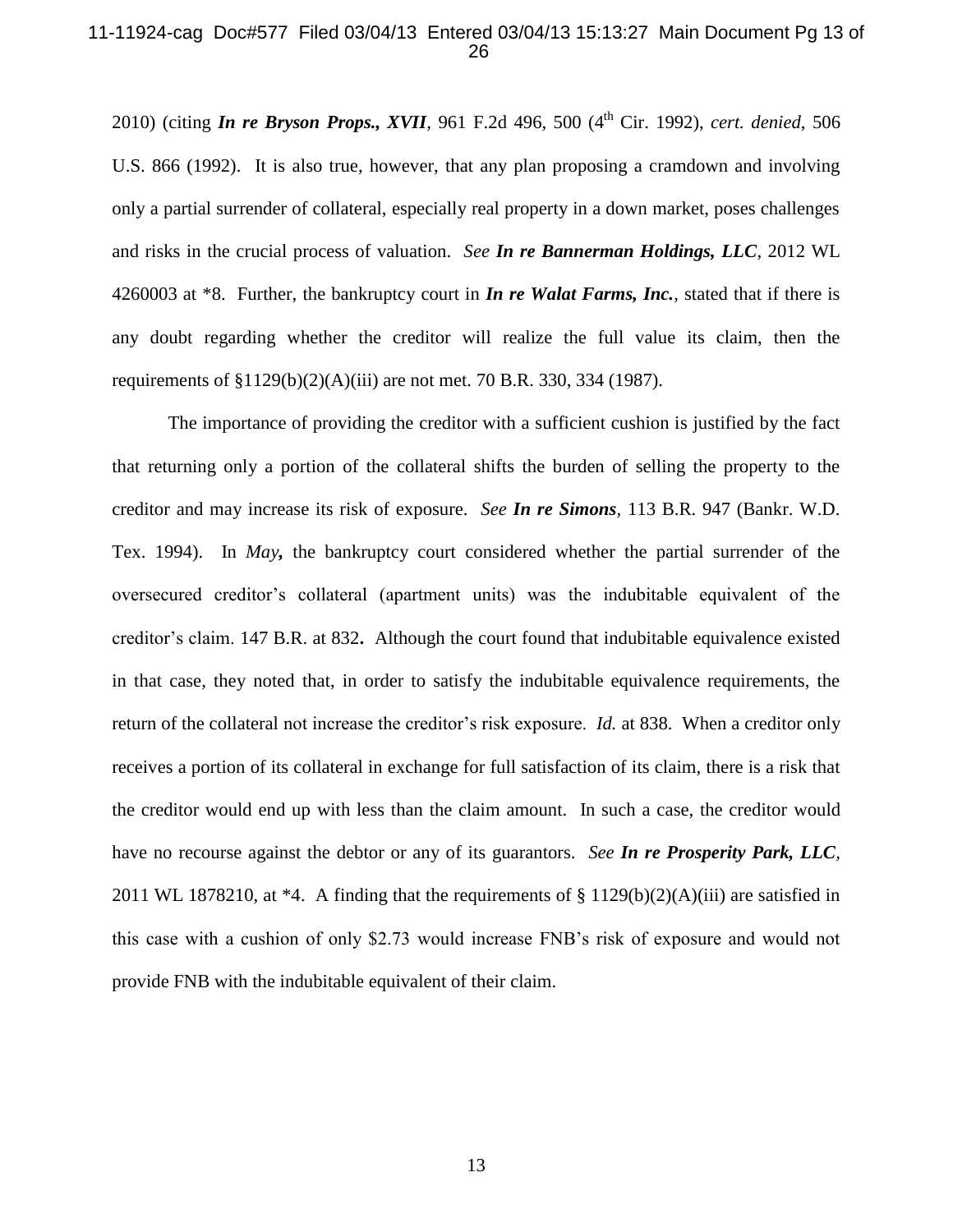## 11-11924-cag Doc#577 Filed 03/04/13 Entered 03/04/13 15:13:27 Main Document Pg 14 of 26

Because FNB will not receive the "indubitable equivalent" of its secured claim, the Court cannot confirm the Plan because FNB is not receiving "fair and equitable" treatment as required by 11 U.S.C. § 1129.

### B. Feasibility

The Court cannot confirm the Plan because Debtors have not shown that it is feasible. Feasibility is an issue of whether confirmation will lead to liquidation or further reorganization. *See In re Save Our Springs Alliance*, 632 F.3d 168, 172 (5th Cir. 2011) (citing 11 U.S.C. §  $1129(a)(11)$ ). Feasibility is also a question of whether the debtor can actually carry out the proposed plan. *In re M & S Assoc., Ltd.,* 138 B.R. 845, 849 (Bankr. W.D. Tex. 1992) (stating that feasibility is a test of "whether the things to be done under the plan can be done as a practical matter under the facts"); *In re Lakeside Global II, Ltd.,* 116 B.R. 499, 506 (Bankr S.D. Tex. 1989). One purpose of the feasibility test is to weed out plans that promise more than debtors can deliver. *Lakeside*, 116 B.R. at 507. While the proponents of a plan need not establish a certainty of success, they do bear the burden of proving feasibility by a preponderance of the evidence. *Save Our Springs,* 632 F.3d at 172. CRB and Russell Drive have not met this burden.

The traditional factors of the feasibility test as stated by the Fifth Circuit are: "(1) the adequacy of the debtor's capital structure; (2) the earning power of a debtor's business; (3) economic conditions; (4) the ability of the debtor's management; (5) the probability of the continuation of the same management; and (6) any other related matter which determines the prospects of a sufficiently successful operating to enable performance of the provisions of the plan." *Save Our Springs,* 632 F.3d at 173 n.6 (citing *M & S Assoc.,* 138 B.R. at 849).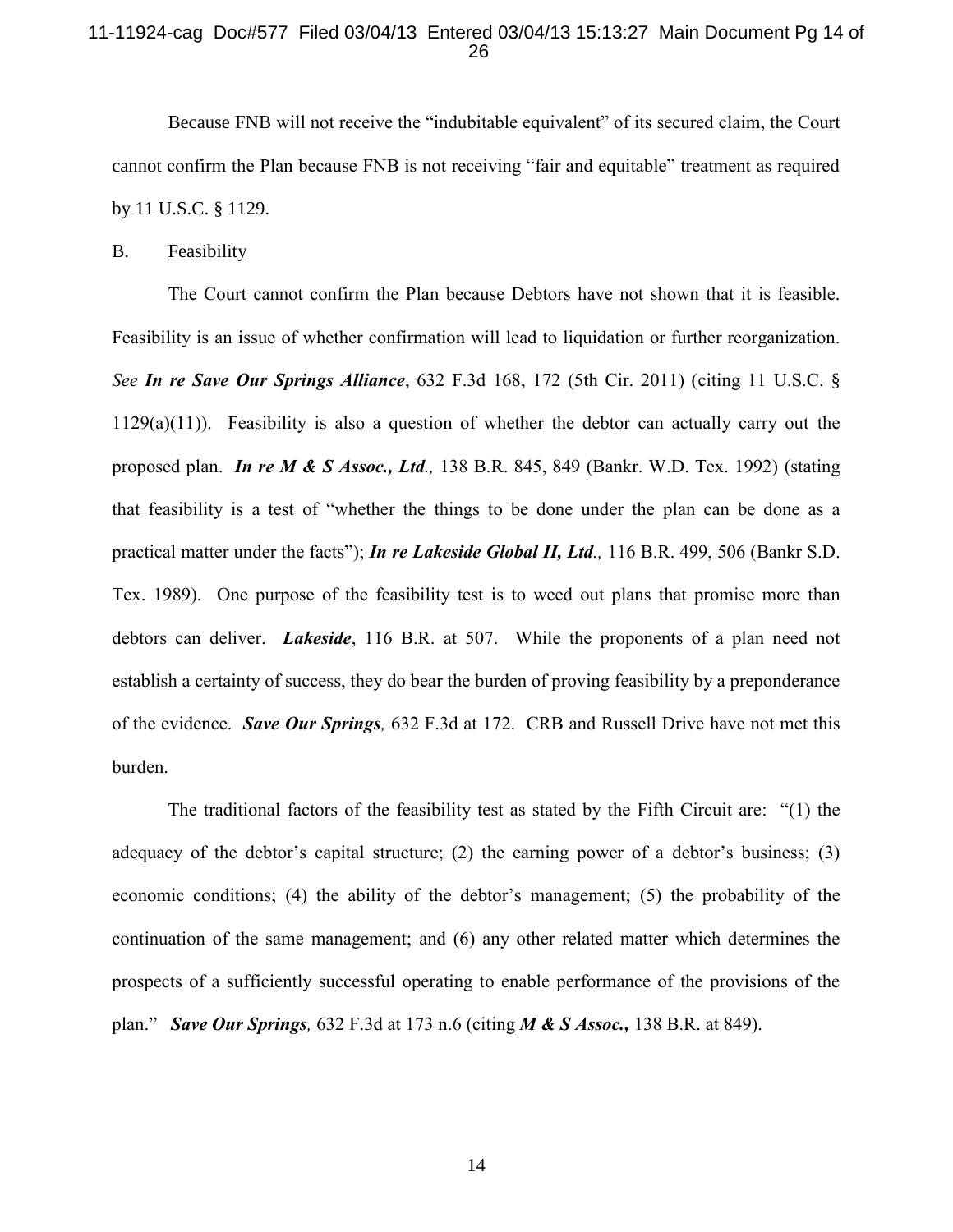## 11-11924-cag Doc#577 Filed 03/04/13 Entered 03/04/13 15:13:27 Main Document Pg 15 of 26

The Court cannot confirm the Plan in light of these factors. Each of these traditional factors relate to a business's long-term health. Debtors have not convinced the Court that Russell Drive will recover. Further, they intend to allow CRB to die off all together. With respect to the six factors promulgated by the Circuit, the evidence presented has shown that (1) Debtors may not have adequate capital to pay their creditors as contemplated by the plan, much less to fuel Russell Drive's recovery; (2) Debtors' earning power is relatively low; (3) Debtors have not provided evidence suggesting that economic conditions favor Russell Drive's recovery; (4) Debtors have not provided evidence regarding Russell Drive's management's competence; (5) no evidence suggests that management will change; and (6) CRB will cease to exist, and Debtors have provided nearly no evidence suggesting that Russell Drive has the fortitude to carry out the plan.

Much of Russell Drive's capital and all of CRB's capital will be liquidated in order to fund the Plan, yet the Plan still contemplates the need for contributions from equity holders. CRB will cease to generate income for Debtors soon after the effective date. According to the Debtors' Amended Joint Disclosure Statement for the Amended Joint Plan of Reorganization (ECF No. 313), Russell Drive generates \$48,000 of rental income per year and has expenses of approximately \$17,075 per year in taxes, insurance, and maintenance. Debtors have not convinced the Court that Russell Drive's yearly revenue of approximately \$30,925 is likely to increase. At the valuation hearing FNB presented evidence that it would take significant time to sell the Cameron County Property under current economic conditions. CCPO presented testimony suggesting that CRB, which has management in common with Russell Drive, mismanaged the Cottonwood Creek XXI subdivision. Homeowners' letters to the Court bolster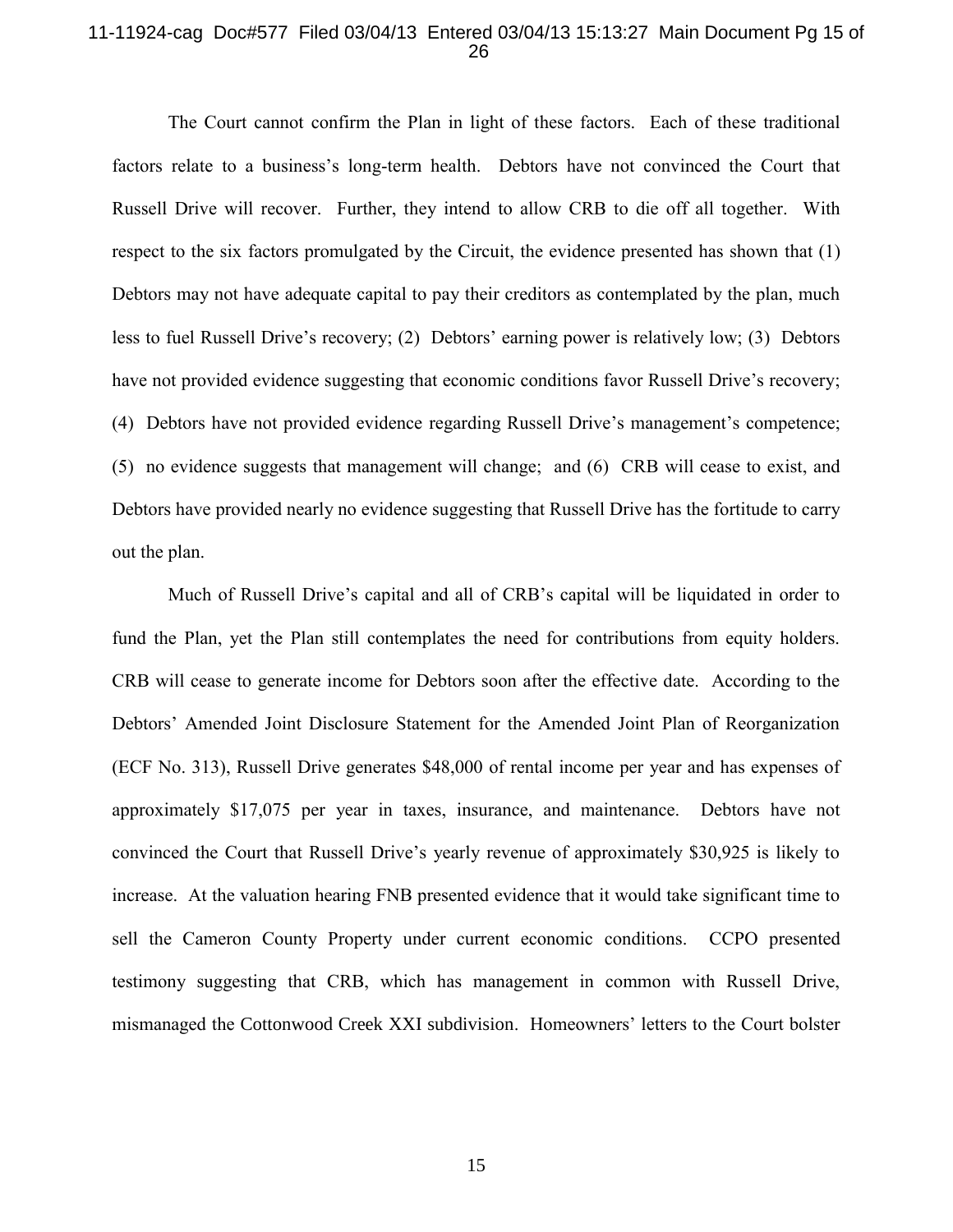## 11-11924-cag Doc#577 Filed 03/04/13 Entered 03/04/13 15:13:27 Main Document Pg 16 of 26

this testimony. Debtors have failed to show that they have the strength and endurance to perform the plan. The traditional factors do not favor confirmation.

Uncertainty surrounding the Liquidating Fund also renders the plan infeasible. In this particular plan, Debtors' ability to raise funds quickly is as important to feasibility as their longterm viability. The Plan requires Debtors to make all of their payments on administrative claims (Class I), priority non-tax claims against CRB (Class II), secured tax claims of the Internal Revenue Service (Class III), First National Bank's claim (Class VI), general unsecured claims against CRB (Class VIII), and general unsecured claims against Russell Drive (Class IX) within 90 or fewer days after the plan's effective date. The Liquidating Fund is the purported source of these payments, as well as all future cash payments. The feasibility of these plan provisions, therefore, rests on Debtors' immediate ability to finance the Liquidating Fund, rather than their long-term survival.

The sources of the Liquidating Fund are too uncertain to support the Plan. Income projections offered to support a plan should be concrete rather than speculative. *See, e.g., M & S Assoc.,* 138 B.R. at 849. Debtors offer little proof to convince the Court that they will raise sufficient money for the Liquidating Fund. The Plan depends on capital contributions from equity holders, but it fails to specify the amount or specific source of these contributions. In *Save Our Springs*, uncertainty surrounding expected donations undermined a plan's feasibility. 632 F.3d at 173-74. In another case*,* the plan depended on an unenforceable promise to lend money if certain conditions occurred. *In re Made in Detroit*, 299 B.R. 170, 180 (E.D. Mich. 2003). The speculative and contingent nature of this promise was one of several reasons that the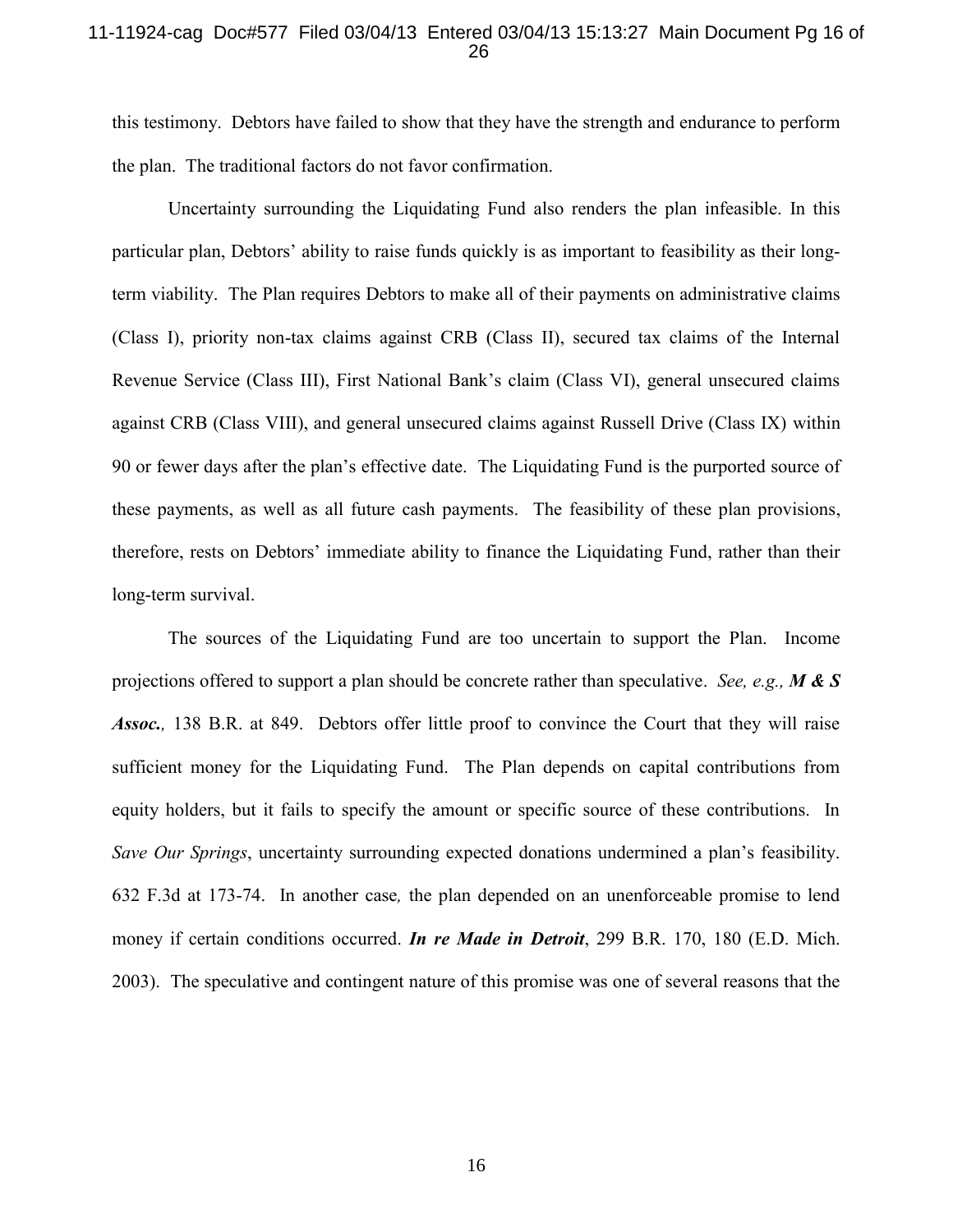## 11-11924-cag Doc#577 Filed 03/04/13 Entered 03/04/13 15:13:27 Main Document Pg 17 of 26

court denied confirmation.<sup>14</sup> *Id.* at 180. After a prolonged period of questioning, CRB Equity holder, Don Speers, testified that he will contribute as much as \$100,000 to the Liquidating Fund. Although his testimony was reluctant and confused, Debtors offered convincing evidence of his ability to contribute this sum. No other equity holders testified to their ability or willingness to contribute. Debtors' expected equity contributions may be more reliable than those in *Save Our Springs* or *Made in Detroit*, but their projections are still too speculative to convince the Court that the Plan is feasible. The Liquidating Fund also relies on money from future sales of CRB's personal property. CCPO claims that some of this property cannot be sold for the benefit of the Liquidating Fund because it was originally purchased using assessment funds or by CCPO and individual homeowners. Confirmation hearing testimony suggests that the majority of CRB's funds on deposit constitute property assessment funds that cannot be transferred to the Liquidating Fund as contemplated by the Plan. The Plan's funding is too uncertain to make it feasible.

If these funding sources were reliable, Debtors would still not be able to pay creditors as promised. In light of developments at the confirmation hearing, the best case scenario appears to be a Liquidating Fund of  $$171,738.70$ .<sup>15</sup> Debtors anticipate \$97,855.76 total payments to creditors. *See* Revised Exhibit A to CRB Exhibit No. 7. This estimate does not include any monetary sum owed to FNB. However, the Plan also notes that FNB's claim will be paid through the Liquidating Fund "[t]o the extent that the principal, accrued interest (at the nondefault contract rate) and reasonable attorneys' fees owed to FNB exceeds" the value of the

<sup>14</sup> FNB interprets *Made in Detroit* to hold that plans based on unenforceable promises to contribute funds are never confirmable. This Court does not fully agree with FNB's interpretation. However, the Court does agree to the extent that speculative, conditional promises to fund a plan can undermine feasibility.

<sup>15</sup> According to Debtors' Revised Exhibit A to CRB Exhibit No. 7, Debtors expect to raise \$105,738.70 for the Liquidating Fund. If Speers contributes the full \$100,000, he would add \$66,000 to the estimated equity holder contributions of \$34,000. The Liquidating Fund would then total \$171,738.70.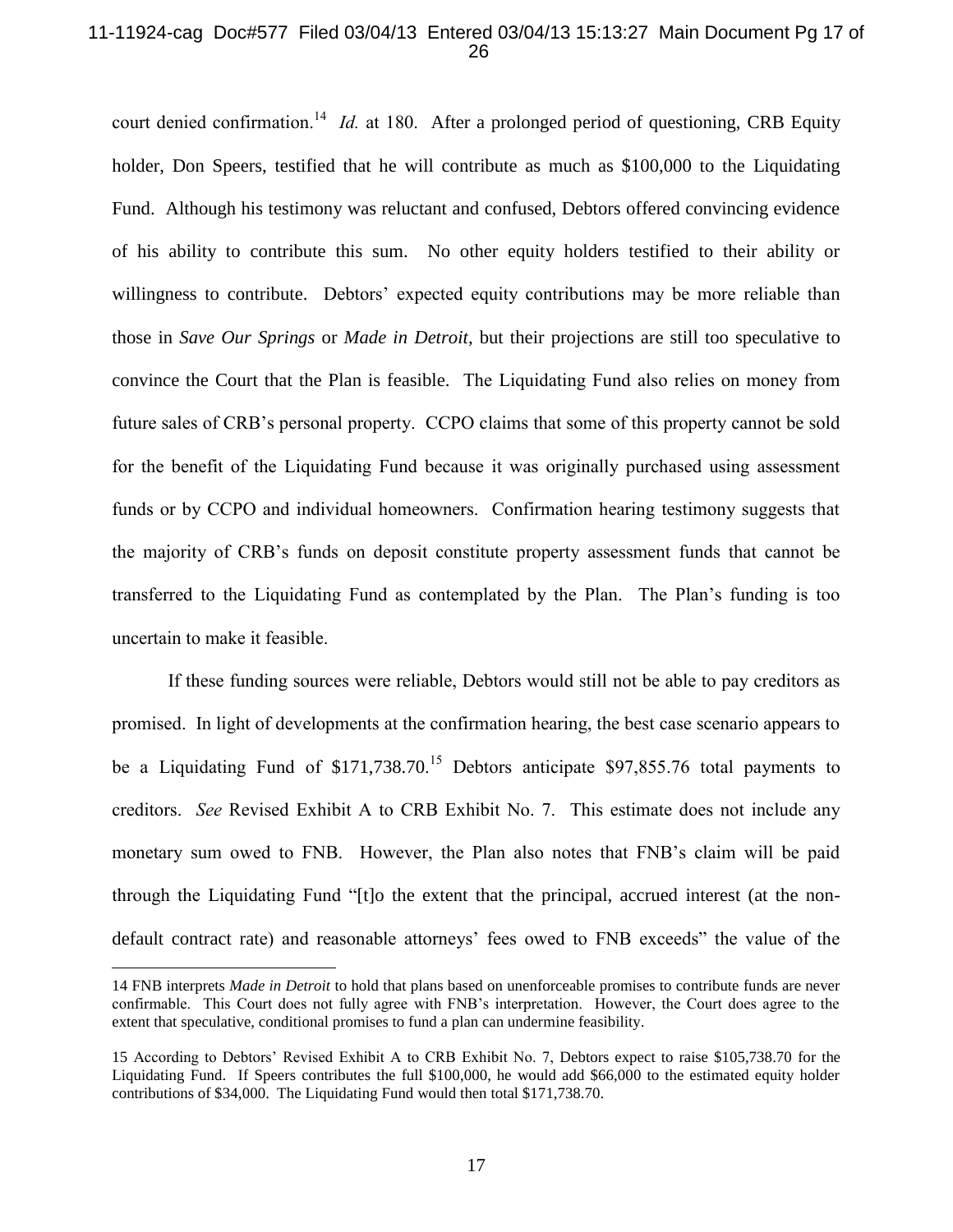## 11-11924-cag Doc#577 Filed 03/04/13 Entered 03/04/13 15:13:27 Main Document Pg 18 of 26

Cameron County Property (ECF No. 314, p- 11).<sup>16</sup> It does not contemplate additional payments to ensure that FNB receives sufficient cushion on its claim, which would be necessary to ensure that FNB receives the indubitable equivalent of its claim.<sup>17</sup> \$171,738.70 is not enough to cover both the anticipated payments to creditors and the additional amount owed to  $FNB$ .<sup>18</sup> Debtors have not shown that the Plan is feasible, and as a result the Court cannot confirm the Plan.

# C. Class Gerrymandering

In its objection, CCPO argues the Plan unreasonably segregates its claim from those of other general unsecured creditors and is designed to gerrymander the classes to ensure at least one impaired class accepts the Plan. *See* 11 U.S.C. § 1129(a)(10) (requiring at least one class of creditors whose rights are impaired under the Plan vote to accept it). The Plan places CCPO and individual Cottonwood Creek homeowners in Class VII. All of the homeowners' claims have been withdrawn or disallowed, leaving CCPO as the sole creditor in Class VII. CCPO claims it should be grouped with the other general unsecured creditors, presumably because the other class of general unsecured creditors (Class VIII) voted to accept the Plan.<sup>19</sup> As an impaired accepting

<sup>16</sup> *Supra* note 3, at 4.

<sup>17</sup> *See* Part A, *supra*, for a discussion regarding CRB's need to provide an equity cushion to FNB to satisfy 11 U.S.C. § 1129(b).

<sup>18</sup> The Court has not determined whether the default rate or the non-default rate of interest should apply. However, even under the lower non-default rate, Debtors owe FNB at least \$141,812.13 in interest alone as of November 28, 2013. According to First National Bank's Amended Statement Pursuant to 11 U.S.C. §506(b), and Application for Recovery of Postpetition Fees, Costs, and Interest (ECF No. 555), the principal, accrued interest at the non-default rate, and attorneys' fees relating directly to Debtors' bankruptcy proceedings (pending court approval) totaled \$1,339,997.27 on the first day of the confirmation hearing, November 5, 2012. An additional \$25,677.47 of interest has accrued at the non-default rate since November 5, 2012. Assuming the attorney's fees listed in the disclosure statement are reasonable, Debtors owe FNB \$1,365,674.74 in addition to any reasonable attorneys' fees that have accrued since November 5, 2012. The liquidating fund would, therefore, need to cover (1) the money owed to creditors other than FNB, which Debtors estimate to be \$97,885.76, (2) \$25,674.74 (the difference between \$1,365,674.74 and \$1,340,000), (3) reasonable attorneys' fees that have accrued since November 5, 2012, and (4) an additional amount sufficient to ensure that FNB receives the indubitable equivalent of its claim. A liquidating fund of \$171,738.70 is simply insufficient to fulfill these obligations.

<sup>19</sup> When Debtors submitted the Plan, the value and validity of CCPO and the homeowners' claims was not clear. Debtors successfully objected to a number of the homeowners' claims, and the rest were withdrawn. At the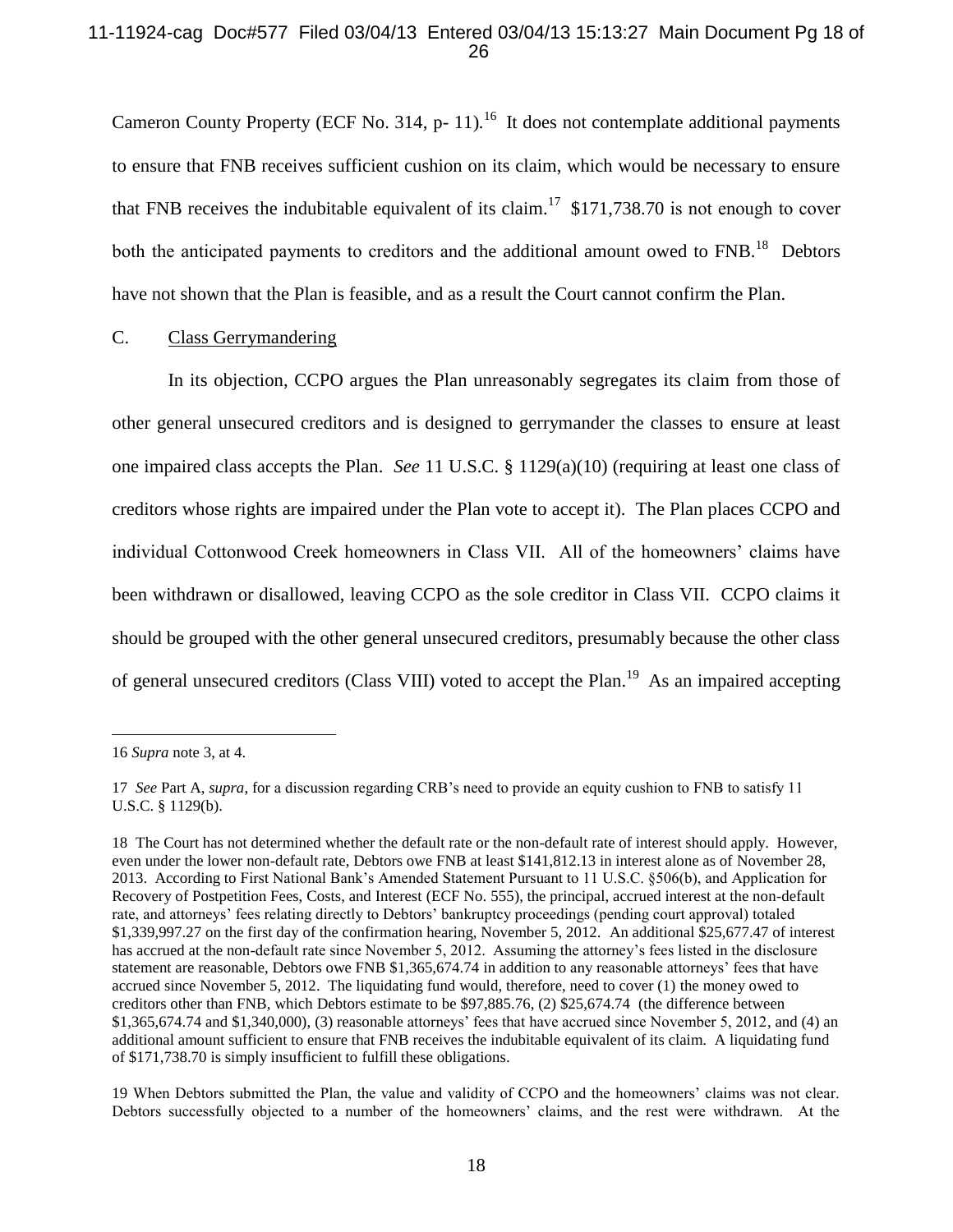## 11-11924-cag Doc#577 Filed 03/04/13 Entered 03/04/13 15:13:27 Main Document Pg 19 of 26

class, Class VIII's vote in favor is sufficient to confirm the Plan. Chapter 11 of the Bankruptcy Code requires debtors to classify creditors' claims. 11 U.S.C. § 1122; *Phoenix Mutual Life Ins. Co. v. Greystone III Joint Venture,* 995 F.2d 1274, 1277 (5th Cir. 1999). Classes of creditors "will be treated . . . based upon the similarity of its members' priority status and other legal rights against the debtor's assets." *Greystone***,** 995 F.2d at 1277. While debtors have freedom to classify claims against them, the Fifth Circuit has promulgated a clear restriction on debtors' freedom: "thou shalt not classify similar claims differently in order to gerrymander an affirmative vote on a reorganization plan." *Id. at* 1279.

In *Greystone*, a creditor ("Phoenix") had a claim that was undersecured, meaning that it had a secured claim up to the value of its collateral, and an unsecured claim for the remaining deficiency. *Id.* at 1277. The debtor's Chapter 11 plan split Phoenix into two classes, one for its secured claim and one for its unsecured claim. *Id.* The debtor did not, however, put Phoenix's unsecured claim in with the class of other unsecured creditors, but rather kept it as a separate class. *Id.* Phoenix objected, claiming that the debtor had "no valid reason" for treating it differently than other unsecured creditors. The court in *Greystone* recognized that this treatment of Phoenix was a strategic move by the debtor's part, meant to segregate Phoenix, a creditor likely to reject the plan, from other unsecured creditors, who would likely accept it as an impaired class. *Id.* at 1278.

When analyzing when it is appropriate to segregate classes, the Fifth Circuit noted that Section 1122 suggests that "ordinarily 'substantially similar claims,' those which share common

Confirmation Hearing, the Court held that it would temporarily allow CCPO's claim in the amount of one dollar for the purpose of plan voting. These developments would have rendered CCPO and the homeowner's voting power inconsequential if they were grouped into Class VIII along with CRB's other unsecured creditors. However, Debtors could not have predicted the Court's decisions when they drafted the Plan. The Court must, therefore, entertain the possibility that Debtors segregated CCPO and the homeowners into Class VII with the specific intention of securing Class VIII as an impaired accepting class.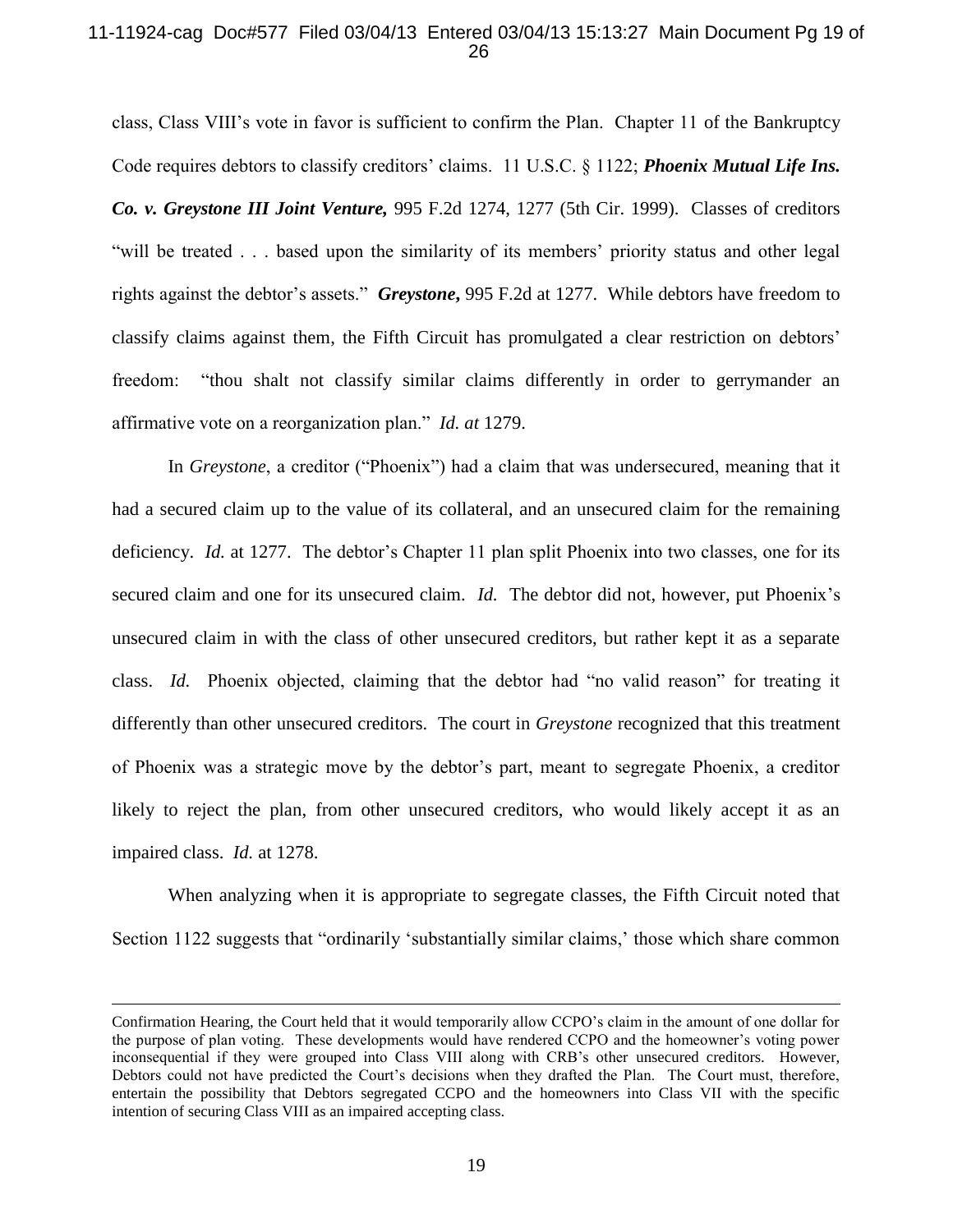### 11-11924-cag Doc#577 Filed 03/04/13 Entered 03/04/13 15:13:27 Main Document Pg 20 of 26

priority and rights against the debtor's estate, should be placed in the same class." *Id.*; *In re Save Our Springs*, 632 F.3d 168, 173 (5th Cir. 2011) (quoting *Greystone*).An exception to this general rule allows debtors to separate small unsecured claims if the court approves such a move "for administrative convenience." *Greystone***,** 995 F.2d at 1278-79. Accordingly, the Fifth Circuit stated that classification of substantially similar claims in different classes "may only be undertaken for reasons independent of the debtor's motivation to secure the vote of an impaired, assenting class of claims." *Id.* at 1279. The court considered the following justifications for Phoenix's class structure: (1) legal difference between Phoenix's deficiency claim (which had no recourse in state court) and other unsecured creditors' claims, and (2) "good business reasons." *Id.* The Fifth Circuit held neither justification was sufficient to justify classifying the unsecured claims in separate classes. *Id.* The legal differences between "Code-created unsecured deficiency claims" and other unsecured claims did not alone warrant separate classification. *Id.* While considering business reasons for separating claims, however, the court noted that separating unsecured claims "*might* be valid if the trade creditors were to receive different treatment from Phoenix." *Id.* at 1280 (emphasis added). As an example of different treatment, the court pointed out that the debtor originally planned to create a separate class of creditors which would receive 100 percent payment outside the plan. *Id.* This plan ultimately did not come to fruition, and the court found no further evidence of different treatment or other justification to divide the class, the lower courts' decisions to confirm the plan. *Id.*

The Court cannot see what justification exists, if any, to allow CCPO's claims to be segregated from other general unsecured creditors. Unlike in *Greystone*, the Plan does treat the two classes of unsecured creditors differently. As the Fifth Circuit stated, this *might* lend credence that there is a justifiable reason to segregate the unsecured claims. This fact, however,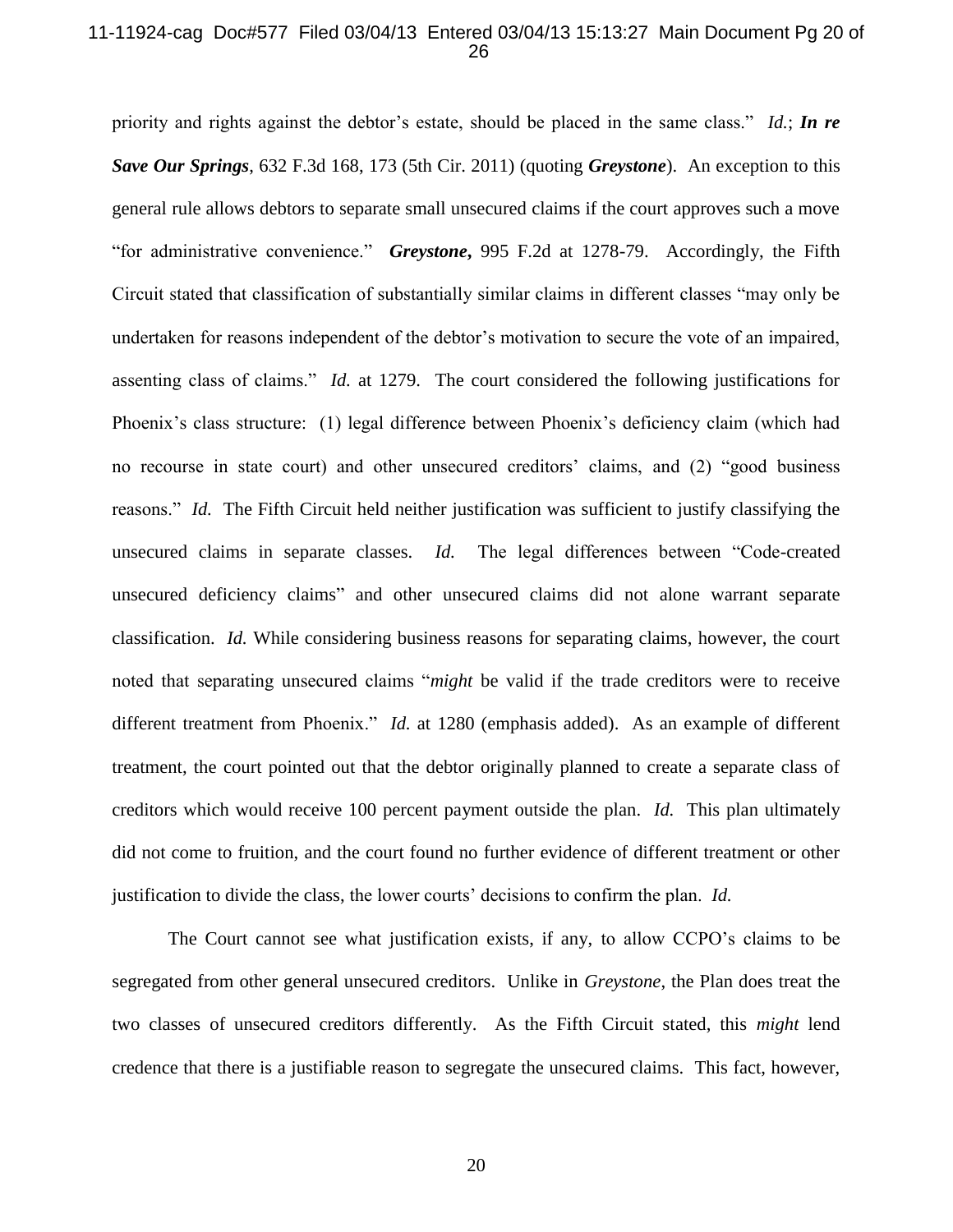## 11-11924-cag Doc#577 Filed 03/04/13 Entered 03/04/13 15:13:27 Main Document Pg 21 of 26

is not sufficient to carry the day. CRB and Russell Drive must provide some evidence as to why they are segregating the classes of unsecured claims.<sup>20</sup> CRB argued that the contentious history between CCPO and CRB necessitated segregating CCPO's claims in order to allow an easier administration of the estate. The Court finds this an insufficient ground for segregating the classes. The Court, having observed the parties' conduct toward one another throughout this case, acknowledges that the history between CCPO and CRB is most certainly "contentious." Such a history, however, does not provide a reason to treat the homeowners any differently from other general unsecured creditors. If anything, the history between CCPO and CRB supports CCPO's theory that CRB classified CCPO for the specific purpose of gerrymandering an impaired accepting class. The strained relationship and difference of opinion on how to proceed through bankruptcy increases the likelihood of CCPO objecting to almost any plan presented by CRB, increasing the incentive for CRB to classify CCPO separately from the other unsecured creditors in this case.

The Court concludes that CRB did not provide a justification for its breakdown of Classes VII and VIII, which classifies similarly situated claimants, with similar legal rights, into separate classes.<sup>21</sup> Following the holdings of *Greystone* and *Save Our Springs*, the Court cannot confirm the Plan.

# D. Absolute Priority Rule

 $\overline{a}$ 

In its objection, CCPO argues that the Plan violates the Absolute Priority Rule. The Court finds that CRB's equity holders' continued equity interest does not violate the Absolute Priority Rule.

<sup>20</sup> The Court notes that neither CRB nor Russell Drive filed any response to CCPO's objections to the plan, and therefore relies only on the arguments presented at the confirmation hearing.

<sup>21</sup> The Court will not reach the issues of class discrimination and artificial impairment, having found that the Plan's class structure is invalid because it constitutes class gerrymandering.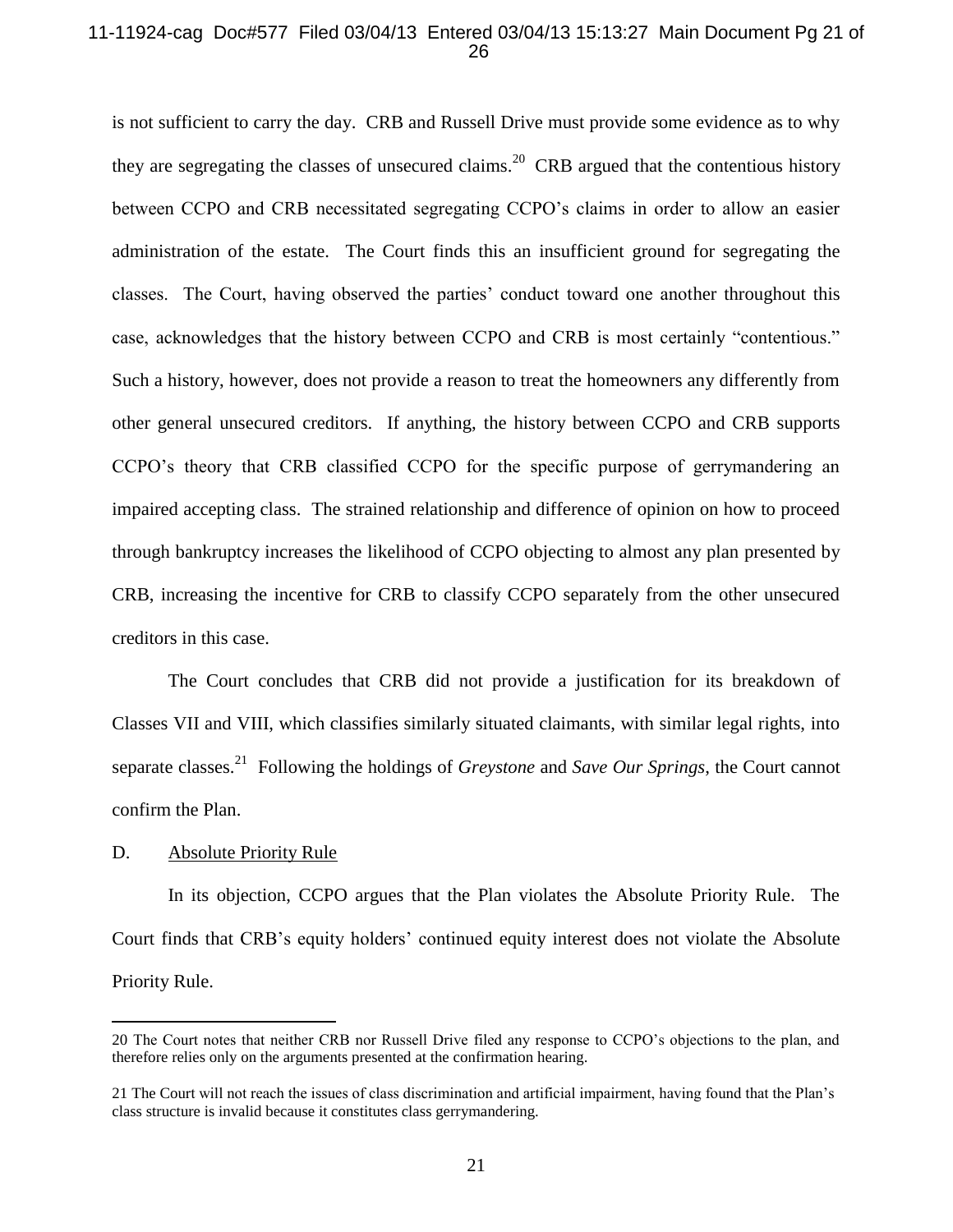# 11-11924-cag Doc#577 Filed 03/04/13 Entered 03/04/13 15:13:27 Main Document Pg 22 of 26

The Absolute Priority Rule functions as an alternative for plan proponents to meeting the requirements of 11 U.S.C. § 1129(b)(2)(B)(i); whereby, the plan proponent may demonstrate that no holder of a claim or interest junior to that of the objecting creditor will receive or retain any property under the plan. Under the Absolute Priority Rule, no class may participate in a bankruptcy distribution unless all classes with superior priority are paid in full. *See In re Bonner Mall Partnership,* 2 F.3d 899 (9th Cir. 1993) *cert. granted*, 510 U.S. 1039 (1994); *In re Mortg. Inv. Co. of El Paso, Tex.,* 111 B.R. 604 (Bankr. W.D. Tex. 1990). A plan that does not meet the requirements of 11 U.S.C. §1129(b)(2)(B)(i), or satisfy the requirements of the Absolute Priority Rule, cannot be confirmed. Debtors' Plan does not propose to pay CRB's unsecured creditors the full value of their claims per 11 U.S.C.  $$1129(b)(2)(B)(i)$ , so it must satisfy the Absolute Priority Rule per 11 U.S.C. § 1129(b)(2)(B)(ii).

CCPO argues that the Plan violates the Absolute Priority Rule by allowing CRB's equity holders to retain their interests when CRB's unsecured creditors are not paid in full on their claims.<sup>22</sup> The Plan provides that CRB and Russell Drive's equity interest holders will retain their equity interests.<sup>23</sup> CCPO asserts that The Absolute Priority Rule applies in this case because the Plan affords general unsecured creditors of CRB (Class VIII) only 10% of their claims and CCPO (Class VII) only 3% of its claim at most, while CRB equity holders retain their interests

<sup>22</sup> While CCPO's Objection to Amended Plan of Reorganization contains a general objection that the Plan violates the Absolute Priority Rule (ECF No. 478), CCPO's arguments at the confirmation hearing focused only on the Plan's treatment of CRB's unsecured creditors in relation to its treatment of CRB's equity interest holders. Debtors argued that the Plan does not violate the absolute priority rule through its treatment of Russell Drive's unsecured creditors and equity holders because the Plan proposes to pay Russell Drive's unsecured creditors in full. No party argued that the Plan violates the Absolute Priority Rule through its treatment of Russell Drive's equity holders in relation to its treatment of CRB's unsecured creditors.

<sup>23</sup> The Plan provides that equity interest holders "shall not receive any distributions or any other property on account of such Interests until all senior classes of claims owed by CRB are paid in full." (ECF No. 314, p-12-13). However, the Plan also specifically proposes to pay CRB's general unsecured creditors 10% on their claims and to pay CCPO an amount that will be determined by a separate State Court litigation. The Court, therefore, interprets the Plan to allow CRB equity holders to maintain their interest if and when CRB's general unsecured creditors receive 10% of their claims and CCPO receives the amount determined by the State Court litigation.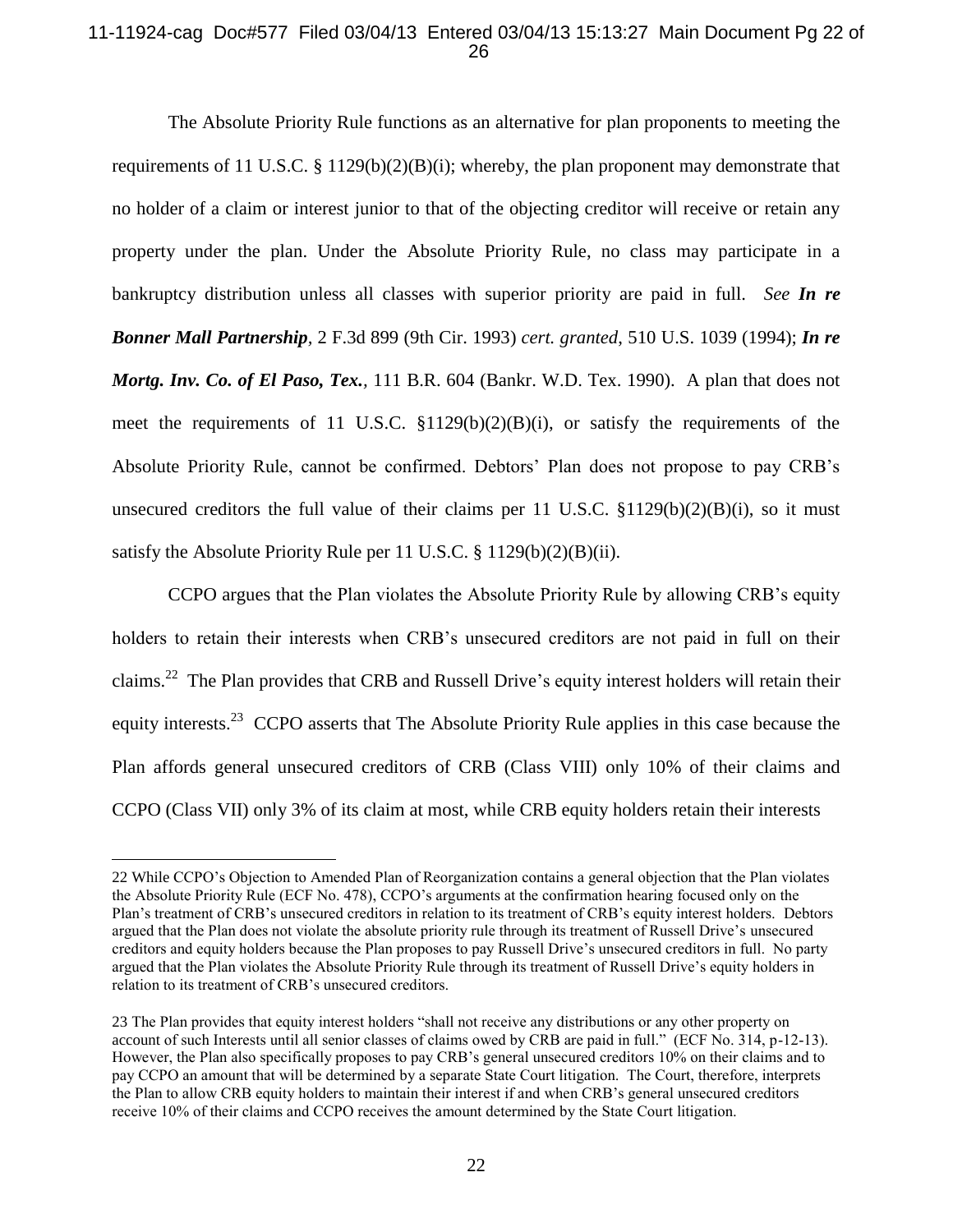## 11-11924-cag Doc#577 Filed 03/04/13 Entered 03/04/13 15:13:27 Main Document Pg 23 of 26

The Court finds that the Absolute Priority Rule does not apply in the context of CRB's equity holders' interests. The Plan and hearing testimony show that CRB does not intend to continue operations or retain any property. The Plan is, essentially, a liquidating plan as to CRB. This Court determined in *In re Introgen Therapeutics, Inc.,* 429 B.R. 570 (Bankr. W.D. Tex. 2010), that the Absolute Priority Rule is inapplicable when there is nothing left to be retained by the equity holders. It is well settled that that control over a company will be considered a property interest for purposes of determining if there is a violation of the absolute priority rule. *See, e.g., Norwest Bank Worthington v. Ahlers*, 483 U.S. 197, 207-08 (1988); *In re Perdido Motel Group, Inc.*, 101 B.R. 289, 291-92 (Bankr. N.D. Ala. 1989). *In re Introgen Therapeutics, Inc.*, by contrast, makes clear that, "The right to receive something imaginary is not property." 429 B.R. 570 at 585. In *In re Introgen Therapeutics, Inc.*, creditors objected to a Chapter 11 plan that gave equity holders the right to have a representative on the board of a liquidating trust, whose only function was to approve or disapprove material transactions proposed by the liquidating trustee. This Court determined that the right was, "far removed from the type of retained control over debtor that could be considered 'property interest' and cause the plan to violate the absolute priority rule." *Id. at 571*. In this case, due to the fact that CRB will be liquidated under the Plan, the "property interest is not just valueless…it simply does not exist." *Id. at 585*. At the confirmation hearing CCPO acknowledged that the CRB equity holders are essentially retaining an equity interest in a "defunct organization". The Court finds that this interest does not trigger the Absolute Priority Rule.

The Plan's treatment of CRB's creditors and equity interest holders does not violate the Absolute Priority Rule.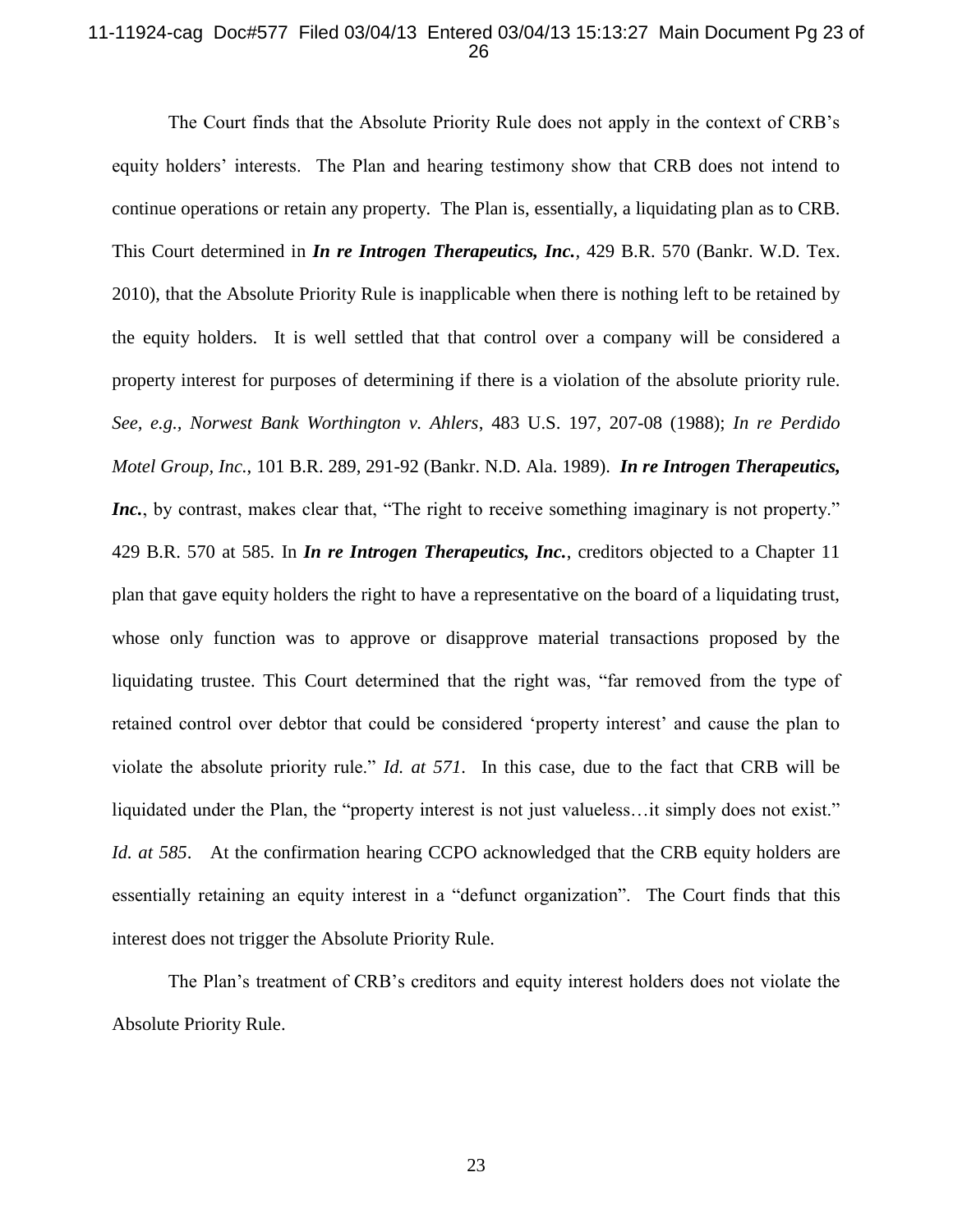## 11-11924-cag Doc#577 Filed 03/04/13 Entered 03/04/13 15:13:27 Main Document Pg 24 of 26

## E. CCPO Objection to Assessment and Sale Provision

CCPO contends that the Plan proposes to use assessment funds, property purchased with assessment funds, and property purchased by CCPO and/or individual homeowners to pay creditors. CCPO further argues that this would violate the CCPO covenants. This is objection does not constitute grounds to deny the plan.

Debtors propose to fund the Plan with proceeds from the sale of CRB's tangible personal property, Russell Drive and CRB's cash on deposit, net funds recovered through litigation, and contributions from equity interest owners. The Plan does not clearly identify the original source of CRB's cash on deposit. However, Debtors' Revised Exhibit A to the Plan and developments at the confirmation hearing suggest that CRB will specifically refrain from using cash on deposit that constitute assessment funds. CCPO's president testified to his fear that Debtors will use assessment funds, property purchased with assessment funds, and property purchased by CCPO and/or individual homeowners to fund the Plan. Debtors presented testimony to the contrary. If Debtors do violate the covenants, their actions could form the grounds for a separate lawsuit. If the Plan required Debtors to violate the covenants, or if it appeared to the Court that Debtors intend to violate the covenants, the Plan could be unconfirmable under 11 USC  $\S$  1129(a)(3). While plan proponents bear the burden of proving that the Plan meets all requirements of 11 USC § 1129, CCPO has not provided any convincing evidence that Debtors plan to commandeer assessment funds or the fruits thereof. The Court will not deny confirmation based solely on the fear that Debtors might violate the covenants while implementing the Plan.

#### F. Substantive Consolidation

The Plan is drafted as though CRB and Russell Drive's bankruptcies have been substantively consolidated. While the Court granted Debtors' Joint Motion for Joint

24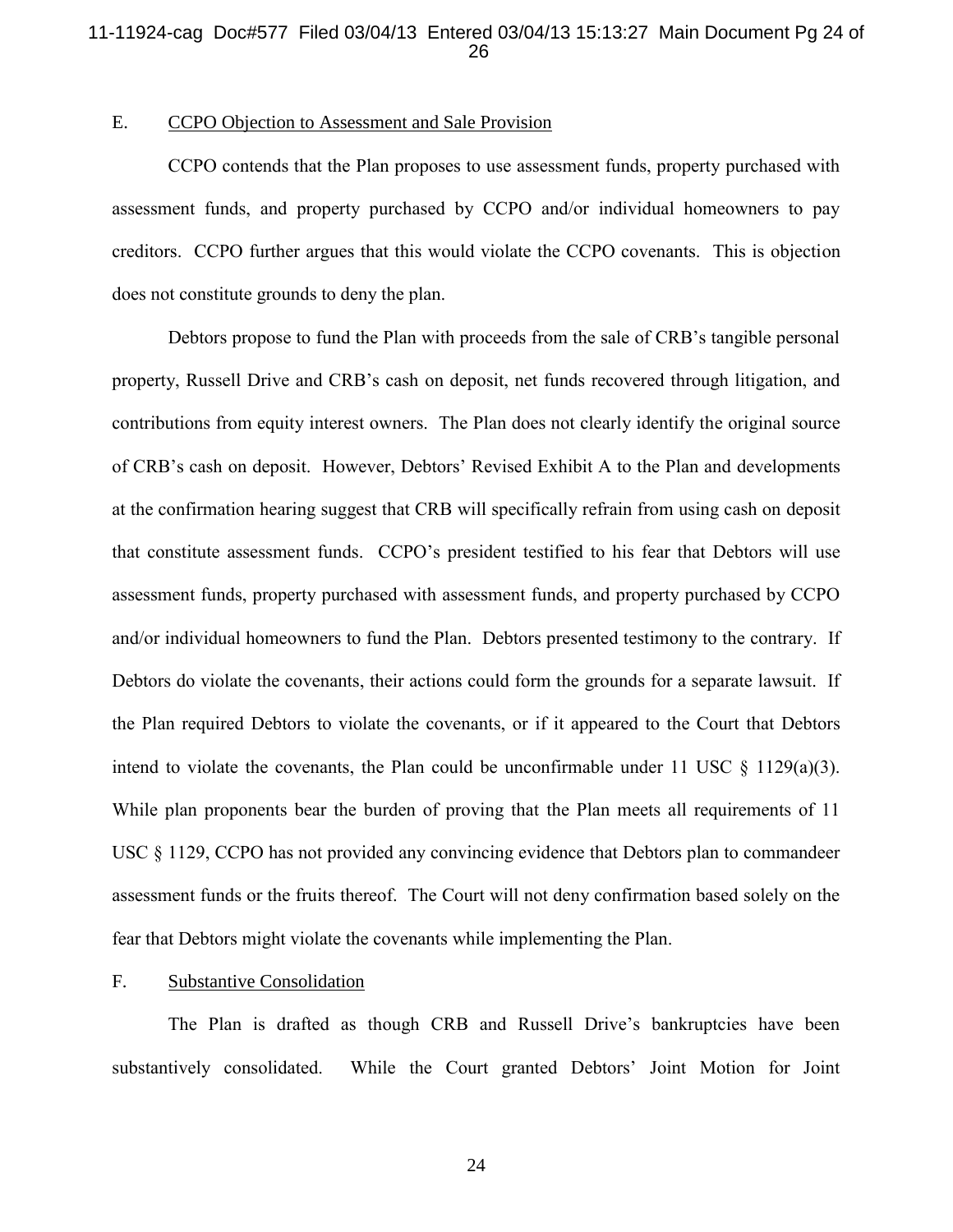### 11-11924-cag Doc#577 Filed 03/04/13 Entered 03/04/13 15:13:27 Main Document Pg 25 of 26

Administration of Cases Pursuant to Bankruptcy Rule 1015 and Local Bankruptcy Rule 1015 (see ECF. No. 12), it never contemplated substantive consolidation. The Court is, therefore, unable to confirm any Plan that is written as though the bankruptcies are substantively consolidated.

Substantive consolidation is significantly more dramatic than joint administration. While "[a]dministrative consolidation is merely procedural device," substantive consolidation impacts the parties' substantive rights. *In re Babcock & Wilcox Co.*, 250 F.3d 955, 958 n.6 (5th Cir. 2001). It "occurs when the assets and liabilities of separate and distinct legal entities are combined in a single pool and treated as if they belong to one entity." *In re Introgen Therapeutics, Inc.*, 429 B.R. at 581 (quoting *Babcock*, 250 F.3d at 959 (quoting 1 William L. Norton Jr., Norton Bankruptcy Law and Practice § 20:3 (2d ed.2000)).*See also In re Hemingway Transp.,* 954 F.2d 1, 11-12 (1st Cir. 1992) ("substantive consolidation merges the assets and liabilities of the debtor entities into a unitary debtor estate to which all holders of allowed claims are required to look for distribution.")

Per the Plan, Debtors will establish a single, joint bank account from which to pay creditors (the Liquidating Fund). Debtors will fund this bank account with Russell drive's funds on deposit, CRB's funds on deposit, proceeds from the sale of CRB's personal property, proceeds from litigation, and capital contributions from CRB and Russell Drive equity interest owners. The Plan, therefore, treats the bankruptcies as substantively consolidated cases.

Substantive consolidation is a power of the court, not a prerogative of the debtor. *See Introgen Therapeutics*, 429 B.R. at 581-82 (noting that a *court's* discretion to grant substantive consolidation is rooted in Section 105(a) and that the party proposing consolidation bears the burden of proving its appropriateness). Courts are, rightly, reluctant to use this power. *In re* 

25